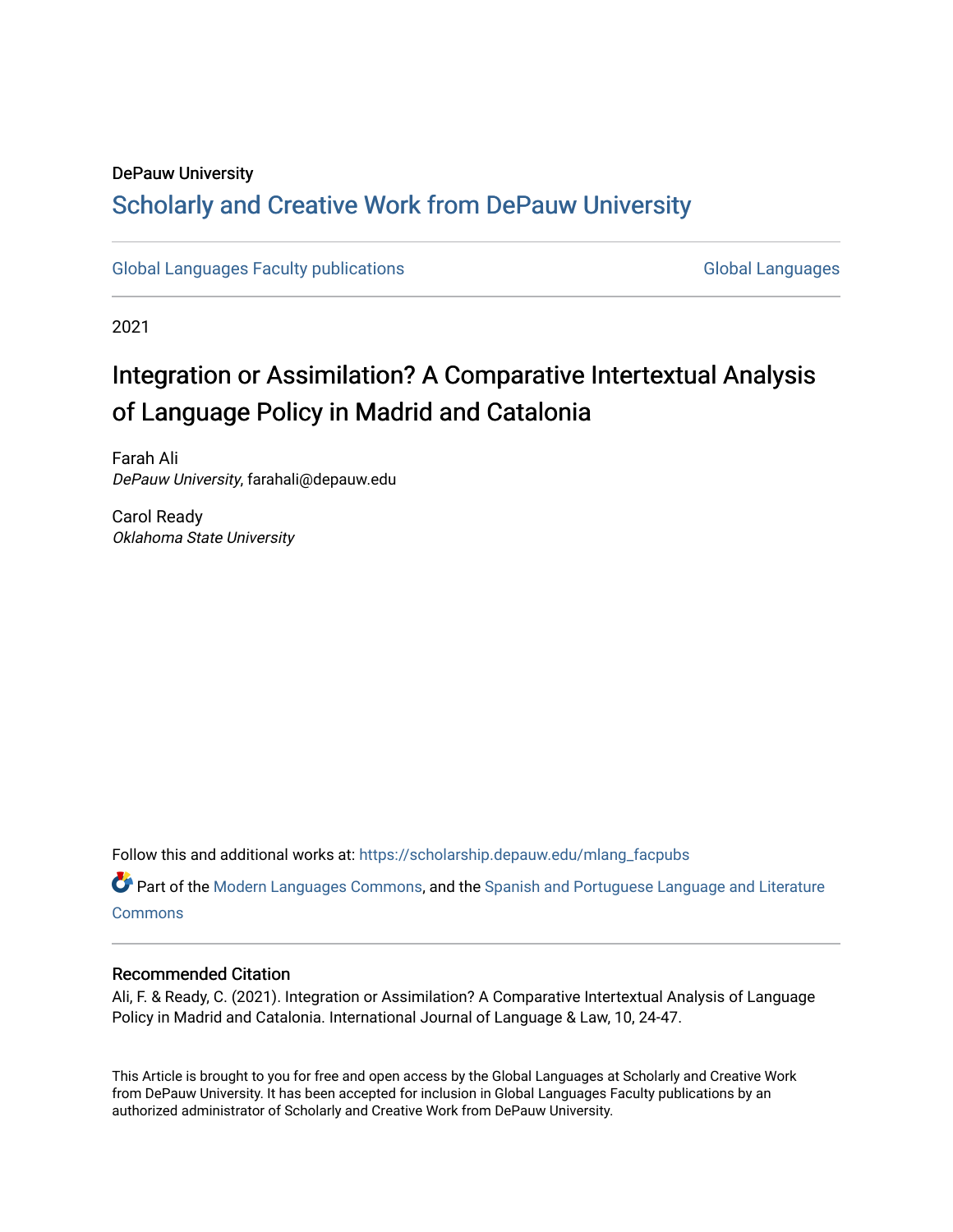

*Ali & Ready*, JLL 10 (2021): 24–47 [www.languageandlaw.eu](http://www.languageandlaw.eu/)

# Integration or Assimilation? — A Comparative Intertextual Analysis of Language Policy in Madrid and Catalonia

*Farah Ali* and *Carol Ready*[\\*](#page-1-0)

### **Abstract**

Language policy forms an integral part of constructing, upholding, and contesting the status and social space of languages. Such policies may perpetuate social inequalities between speakers of different languages in multilingual societies (Tollefson, 1991; Van Dijk, 1993; Escobar Alméciga, 2013; Ready, 2018). Policies that typically address society as a whole may also reference language use of migrant populations. The current study analyzes integration policies in Spain at the federal and regional levels in the autonomous communities of Madrid and Catalonia, and examines how these policies shape and characterize the role of language practices as they relate to immigrants' participation in Spanish society. Drawing on Critical Discourse Analysis (Fairclough, 1989), this study relies on intratextual and intertextual analyses to examine how discourse is produced and reproduced throughout national policy in comparison to policies of two of Spain's most populated autonomous communities with large immigrant populations. Findings indicate that – for both communities – integration through language education is considered a crucial aspect for active citizenship and maintaining social cohesion. However, while language education in Madrid refers to developing proficiency in Spanish, Catalan is central to Catalonia's language policies. In both cases, however, lack of competence in these languages is considered a major obstacle to integration and thus, social cohesion. Additionally, while migrant languages and cultures are emphasized as being important to interculturality and are referenced as having a role in integration, policies often fall short in their support for immigrant languages.

#### **Keywords**

l

language policy, intertextual analysis, Critical Discourse Analysis, Spain, integration

Submitted: 8 February 2020, accepted: 23 June 2020, published online: 6 March 2021

<span id="page-1-0"></span><sup>\*</sup> *Ali*: DePauw University, farahali@depauw.edu; *Ready*: Oklahoma State University[, cready@okstate.edu.](mailto:cready@okstate.edu)

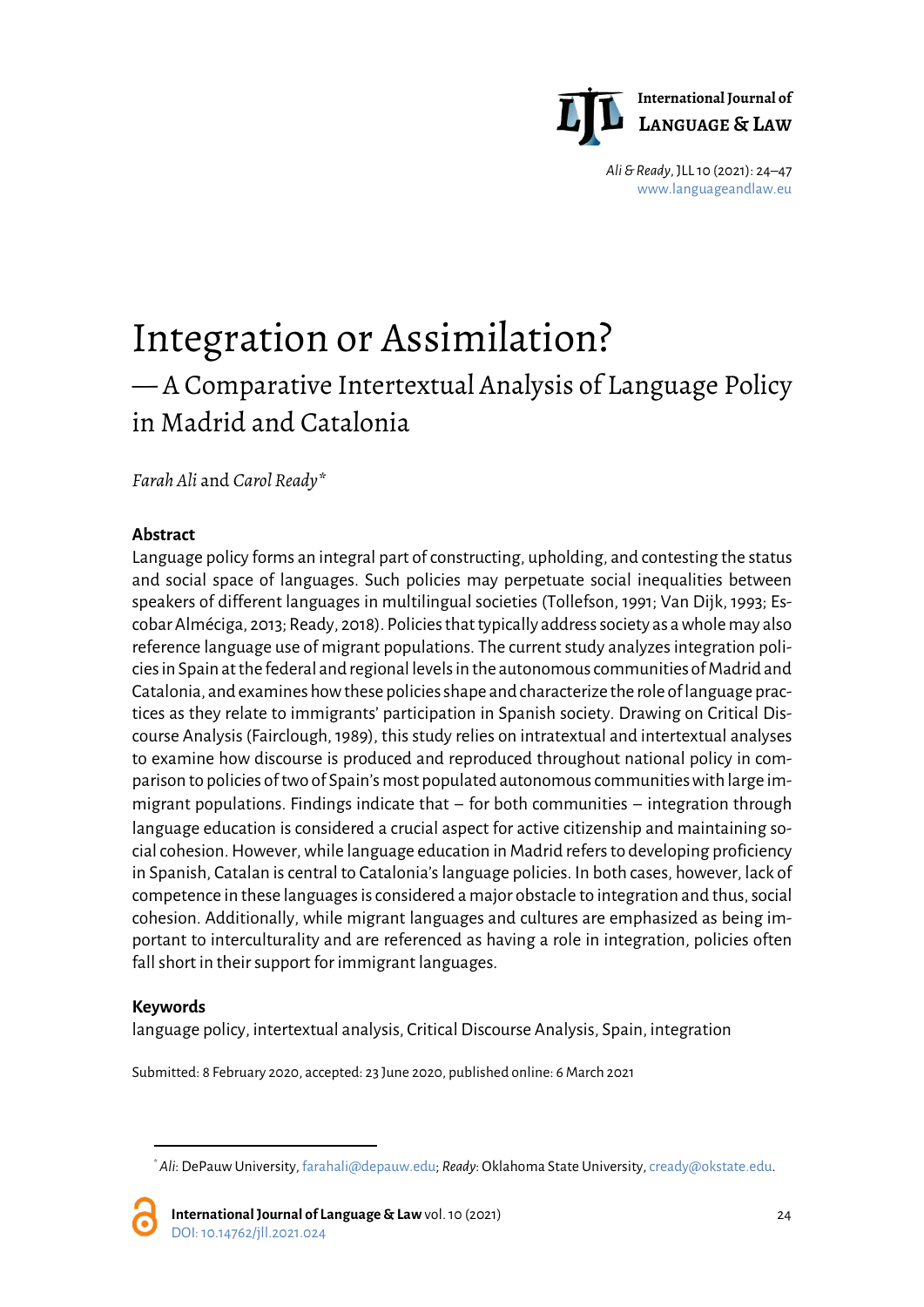# 1. Introduction

Contemporary political discussion regarding immigration in Spain has focused on the crisis of integration of immigrants, particularly those who are considered to be culturally or linguistically distinct. Migration framed as a problem of integration is not unique to Spain, however, as public discourse in other European countries such as Germany, Italy, and France claim that proper integration into society requires immigrants to acquire a place in their new society, not only physically, but socially and culturally. Such policies of integration and discourses of homogeneity categorize and discriminate against diversity and diverse linguistic practices (Blommaert, 2010: 173).

In Spain, the recent changes in migration have led to increased policies regarding integration that previous countries had established in years prior. According to article 149.1.2 of the constitution, each autonomous community is responsible for the task of managing all aspects of migration and integration, including developing policies for language use and education. These integration policies and practices condition the relationship between the state and immigrant groups by delimiting content and concepts that turn into practices (Mijares Molina, 2006: 14). Understanding the ideological underpinnings of such construction in policy is therefore crucial to understanding how immigrant groups are incorporated into state structures (Soysal, 1994). Different states propose different structures of integration which are motivated by distinct ideological frameworks. These structures often place migrant responsibilities as key components for successful execution of policy plans. A discussion of these responsibilities, including the requirement to acquire and use the dominant language, may therefore reveal how different ideologies are reproduced, naturalized, and sustained throughout policy (Mijares Molina, 2006: 19). In the current study, our objective is to examine the ideological underpinnings of the construction of language within recent integration policies in Madrid and Catalonia, two autonomous communities in Spain with large immigrant communities. In addition, we examine how these policies relate to federal policy. While the Spanish language takes precedence in national and Madrid regional policy, Catalan is central to policies in Catalonia. As a result of the different goals set forth in the two regional policies, the underlying ideologies regarding language use may also differ between the two regions. It is our goal to determine, through a Critical Discourse Analytic perspective, how these policies construct language as it relates to integration and how these constructions define, validate, or erase the linguistic practices of immigrant communities. Findings suggest that Madrid policies construct language as a key component for active citizenship and, as a result, integration. Catalonia policy frames language as a part of social cohesion which is tied to a sense of regional identity and linguistic normalization. Despite national and regional policies emphasizing the bidirectionality of integration and social cohesion, the policies fail to provide actionable measures to support the maintenance of immigrant language practices. Instead, these policies construct a social space in which immigrant languages are perceived as a challenge to integration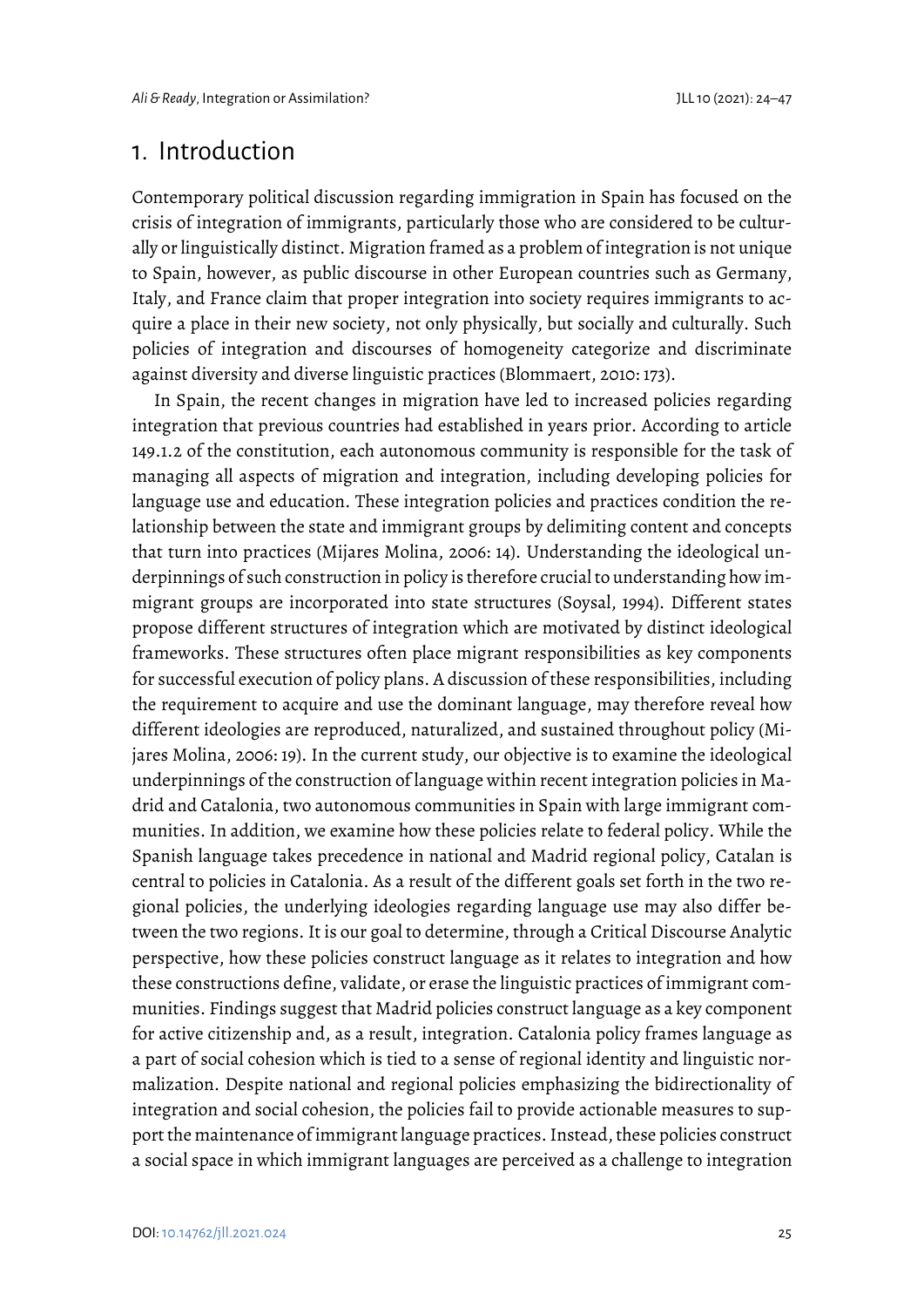and social cohesion which can only be overcome through acquisition of the socially dominant language. In the following section, we provide a brief overview of critical approaches to the study of language policy followed by a summary of the recent migration to Spain. In the subsequent sections, to contextualize the present study, we provide a description of the European Union's integration policy and brief histories of the national and regional policies to be examined in the analysis. The final sections present the methods for the current study, the analysis, findings, and conclusions.

# 2. Background

## 2.1. Critical Approaches to the Analysis of Language Policy

In regard to language and education policies dealing with immigrant populations, Flubacher (2016), Climent-Ferrando (2011) and Olmos-Alcaraz (2012; 2016) examine how language policies shift from immigrant integration to immigrant control using a Critical Discourse Analysis approach. Flubacher (2016) documents the shift of discourse in language policies in Basel from conceptualizing language competence as a precondition for integration to an explicit indicator of immigrants' willingness to integrate. Linked with this shift is the discursive move from promoting language education and linguistic integration to demanding language learning which implies that it is solely the immigrants' duty to linguistically integrate, effectively erasing the existence of systemic and structural barriers to integration (p. 218). Likewise, in France, Climent-Ferrando (2011) examines how similar language policies function as immigrant control. Language is depicted as fundamental to "facilitate contact and access to an active life rather than to remain isolated in their communities," a discourse that was justified because of concern for national identity (p. 147). In several western European countries, integration policies utilize the concept of "active citizenship" to describe the role of immigrants throughout the process of integration. While "active citizenship" includes social involvement and participation, the construct stipulates that immigrants must acquire the language of the host society as well as learn the norms and values of the host society. These policies require immigrants, of the first and subsequent generations, to demonstrate their linguistic and societal knowledge to prove their active and responsible citizenship (see Verhoeven & Ham, 2010 and Pulinx & Van Avermaet, 2017). Even after completing the requirement of adopting the dominant language, immigrants may still be unable to be incorporated into the structure of the host society (García, 2017). Despite this, policies reiterate ideologies which place knowledge of the dominant language as necessary for accessing social, economic, and political sectors of society.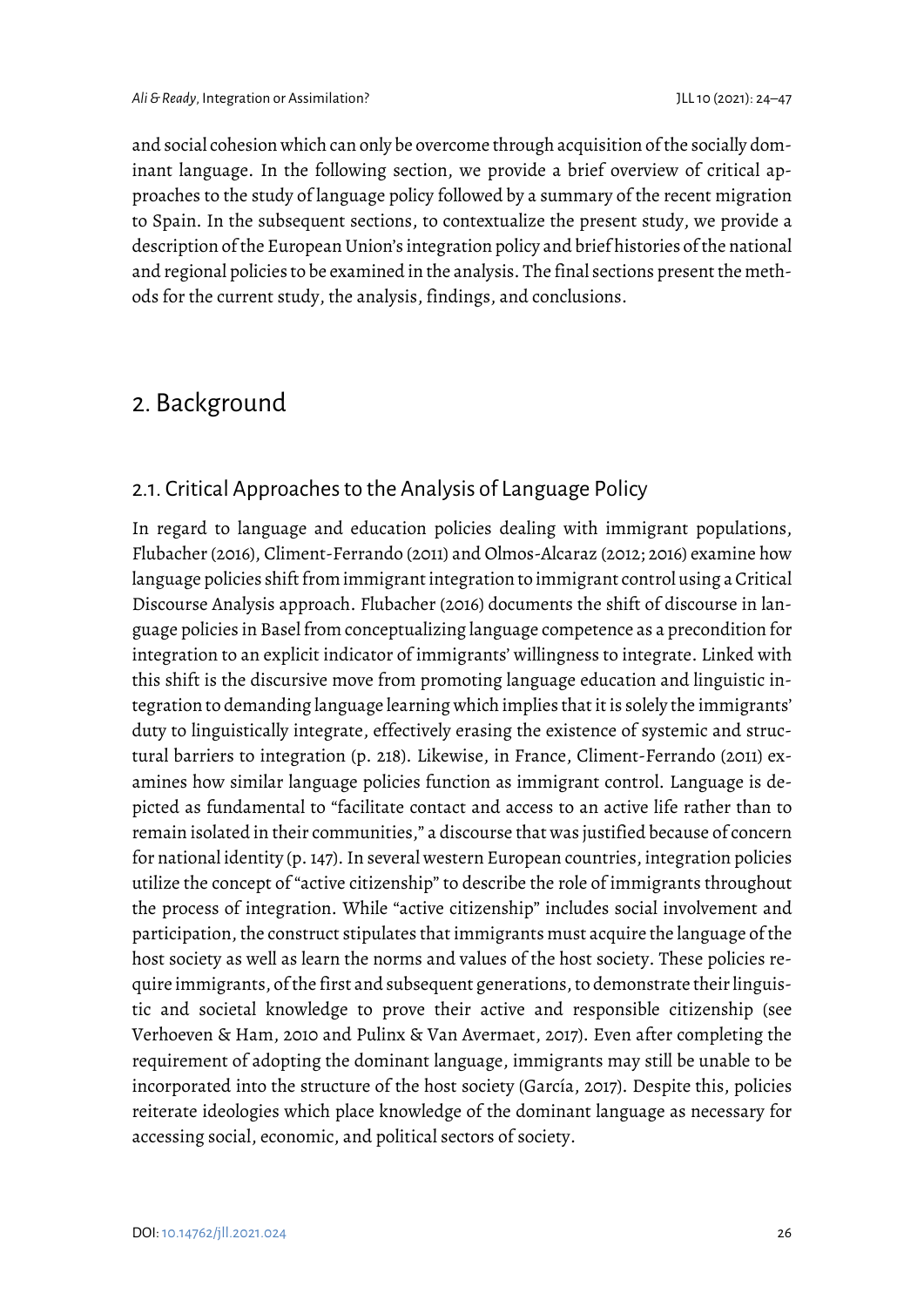In Spain, Olmos Alcaraz (2012) demonstrates how education policies reflect socio-cultural constructions of migration within Spanish society. Indeed, as Mijares Molina (2006) notes, educational plans and policies are written within the political context, positioning immigrant students a certain way depending on the ideologies that influence the current government (p. 378). In the case of Olmos Alcaraz (2012), she argues that policy frames migration as a problem for the Spanish education system and holds immigrants responsible for managing this problem by means of cultural assimilation. Within these policies, immigrants' language practices are perceived as an obstacle to overcome rather than a resource. In her analysis of Andalusian education policy, Olmos Alcaraz (2016) demonstrates how the perception of migrant multilingualism as a problem creates unequal access to language programs. Andalusian educational policies often fail to recognize the linguistic diversity of the students as they prioritize Spanish language learning over maintenance or development of bi- or multilingual language skills. This becomes evident in the practice of providing a bilingual itinerary for native Spanishspeaking peers while immigrant students are often placed in other programs. Examining policy as a discursive or linguistic text to be analyzed under the Critical Discourse Analysis framework can provide insights into how policies may reflect socio-cultural understandings of immigrant populations.

Critical Discourse Analysis, hereafter CDA, connects language practices with greater processes of social and cultural change. Within the framework of CDA, discourse practice, or discursive events, are considered an inherently social practice. CDA allows us to understand how particular types of discursive events or texts are connected with social practices, and how this connection is mediated through discourse practice (Fairclough, 1992: 269). By conceptualizing language practice in this way, critical discourse research has situated discourse practices within their social and political contexts in order to understand how discourse structures may enact, legitimate, reproduce or challenge relations of power in society (Van Dijk, 2015: 467). The present study seeks to examine the discursive construction of language within Catalonia and Madrid regional policies on immigration and integration as well as within national policy. This type of analysis examines how policies shape the role of language within the concept of integration into the host societies which are characterized by varied language use. By looking at these policies at different regions and at various levels, we determine how these expectations frame and characterize the role of language practices as it relates to immigrants' integration in Spanish society. In addition, we consider how these policies draw upon each other conceptually. In order to achieve this goal, the present study carries out a critical discourse analysis of integration policies from the autonomous communities of Madrid and Catalonia and policy at the federal level.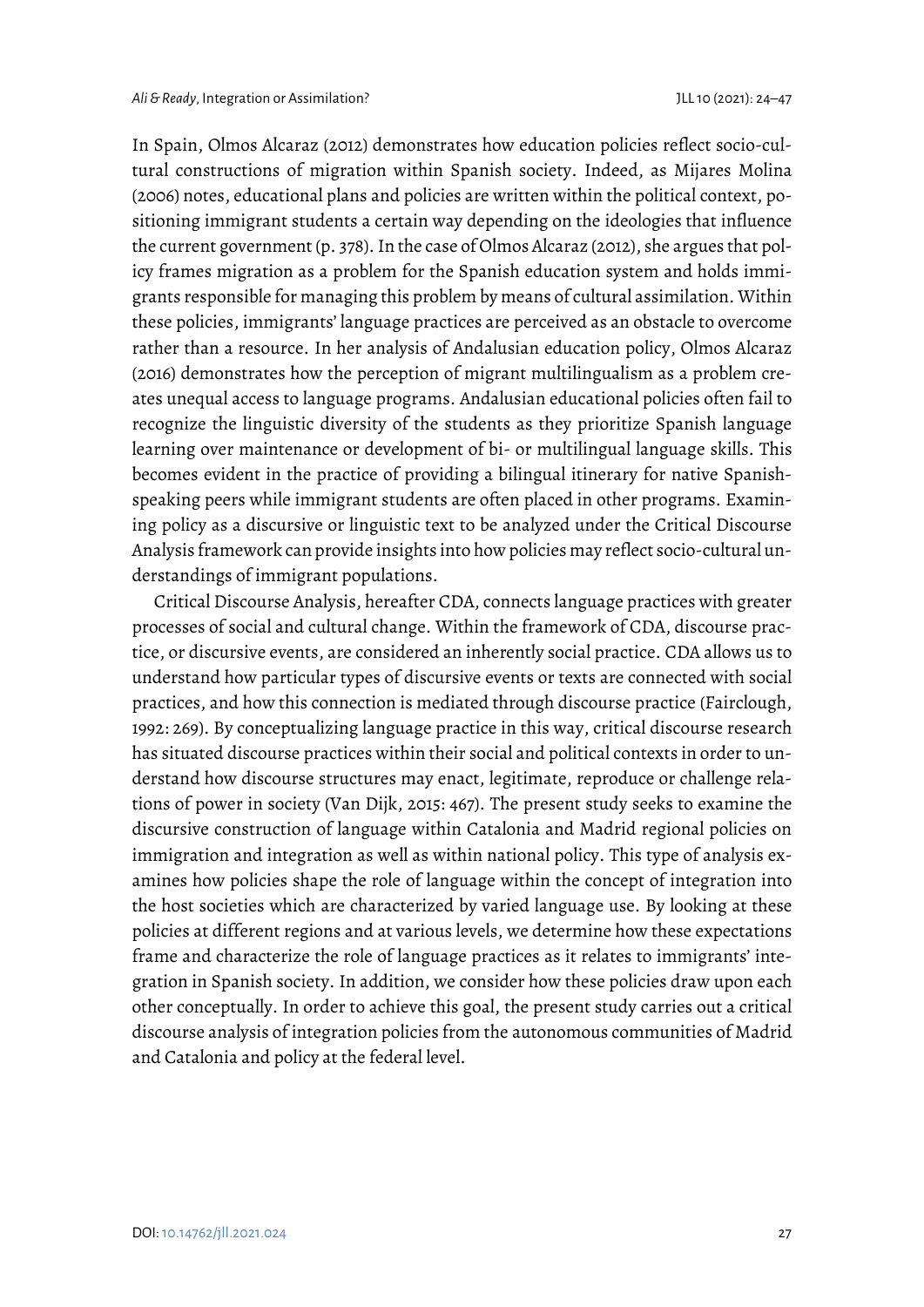### 2.2. Migration to Spain

Notwithstanding a recession-induced period of decreased immigration from 2008– 2014, Spain has seen a steady rise in foreign migration in the 21st century. According to data collected by the United Nations Department of Economic and Social Affairs, Spain's reported foreign-born migrant population accounted for 4.1% of Spain's total population in 2010 and has since risen to 13.1% of the total population in 2019. Spain has now the fifth highest immigrant population in Europe, placing it behind Russia, Germany, the UK, and France (United Nations, 2019). Spain's Instituto Nacional de Estadística (INE, 2019) reports that the foreign-born population represents a variety of nationalities, with Moroccan, Romanian, British, Italian, and Colombian as the largest immigrant groups in Spain. While these populations are dispersed throughout the country, Catalonia and Madrid maintain the highest immigration rates among Spain's autonomous communities. The Community of Madrid reports an increase of 75,417 registered immigrants in the past year while Catalonia's immigrant population increased by 77,328 (Instituto Nacional de Estadística, 2019; Observatorio de Inmigración – Centro de estudios y datos, 2019; Generalitat de Catalunya, 2019).

Catalonia boasts a relatively high number of domestic migrants, owing to various waves of migration in the 20<sup>th</sup> century, the first of which occurred between 1900-1930 and consisted of migrants from Aragón, Valencia, and the Baleares, many of whom were Catalan speakers (Gore, 2002). A second wave occurred from 1950–1975, and consisted mainly of Andalusian migrants seeking better economic opportunities as a result of widespread poverty brought on during the Franco repression (Woolard, 1989). Domestic migration continues to remain prevalent in Catalonia. Immigrant populations account for 15% of the total population in Catalonia. Among the largest immigrant nationalities present in Catalonia are Moroccan, Romanian, Italian, Chinese, Pakistani, representing 17%, 11.2%, 7.6%, 5.1%, and 3.9% of the foreign-born population, respectively (Generalitat de Catalunya, 2019).

While the Community of Madrid does not offer comparable information relating to domestic migration, the *Informe de Población Extranjera 2019* provided by the Observatorio de Inmigración – Centro de estudios y datos (2019) of the Community of Madrid does offer statistics relating to foreign immigrants, some of which are not dissimilar to Catalan demographics. The largest immigrant groups include Romanians (18.2% of the foreign-born population), Moroccan (8.2%), Chinese (6.4%), Colombian (6.2%), Venezuelan (6%), Peruvian (4.2%), and Italian (4%). These groups make up 53% of the total foreignborn population in Madrid (Observatorio de Inmigración – Centro de estudios y datos, 2019).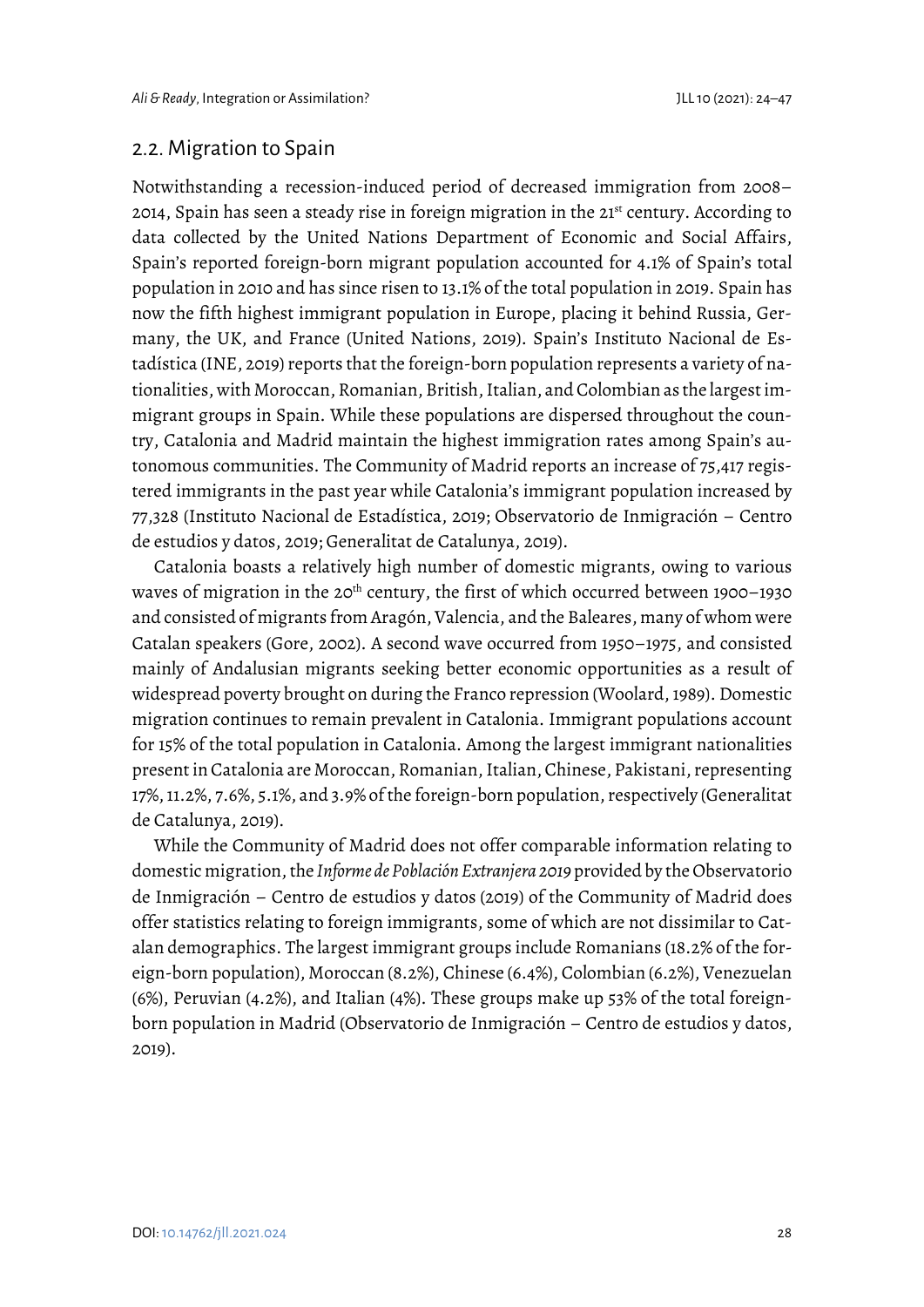## 2.3. EU Policy

As a member state of the EU, national and regional policies in Spain may be informed by EU ideologies and policies. Among the firsts efforts to address multilingualism as language policy was the CEC's (Commission of the European Union) 2005 New Frame-work Strategy for Multilingualism<sup>[1](#page-6-0)</sup>, in which the CEC set forth strategies to promote multilingualism in the EU, establishing linguistic diversity as a key component of European values:

The European Union is founded on 'unity in diversity': diversity of cultures, customs and beliefs – and of languages […] It is this diversity that makes the European Union what it is: not a 'melting pot' in which differences are rendered down, but a common home in which diversity is celebrated, and where our many mother tongues are a source of wealth and a bridge to greater solidarity and mutual understanding (CEC, 2005: 2).

This excerpt not only highlights the importance of linguistic and cultural diversity, but also contrasts the EU's framework for diversity against the notion of "melting pot" societies. While this policy acknowledges the role of immigrant communities in contributing to linguistic diversity, other policies are geared specifically towards the social integration of immigrants in the EU and lay out specific principles for successful integration. First, the *Common Basic Principles for Immigrant Integration Policy in the EU (2004)*[2](#page-6-1) was adopted for the purpose of establishing a common immigration policy across the EU. The set of 11 principles for integration in the policy establishes a dynamic, two-way process of mutual accommodation by both immigrants and native-born residents. The policy further stipulates that integration carries an implied respect for the basic values of the EU (Council of the European Union, 2004). More recently, the Action Plan on Inte-gration of Third-Country Nationals (2016)<sup>[3](#page-6-2)</sup> was set forth to build on the previous policy and provide a framework to support national efforts in developing migrant integration policies. Specifically, one key aspect of this action plan is that of language education:

Learning the language of the destination country is crucial for third country nationals to succeed in their integration process. Language integration programmes should be provided at the earliest stage possible after arrival, adapted to each person's linguistic competence needs and combining language learning with learning of other skills and competences or work experiences (p. 7).

<span id="page-6-0"></span><sup>1</sup> Council of the European Union (2004). *Common Basic Principles for Immigrant Integration Policy in the EU.* ec.europa.eu/migrant-integration/librarydoc/common-basic-principles-for-immigrant-integration-policy-in-the-eu (accessed 15 Jan 20).

<span id="page-6-1"></span><sup>2</sup> Council of the European Union (2004). *Common Basic Principles for Immigrant Integration Policy in the EU.* ec.europa.eu/migrant-integration/librarydoc/common-basic-principles-for-immigrant-integration-policy-in-the-eu (accessed 15 Jan 2020).

<span id="page-6-2"></span><sup>3</sup> European Commission (2016). *Action Plan on Integration of Third-Country Nationals*. ec.europa.eu/home-affairs/sites/homeaffairs/files/what-we-do/policies/european-agenda-migration/proposal-implementationpackage/docs/20160607/communication\_action\_plan\_integration\_third-country\_natiotals\_en.pdf (accessed 15 Jan 2020).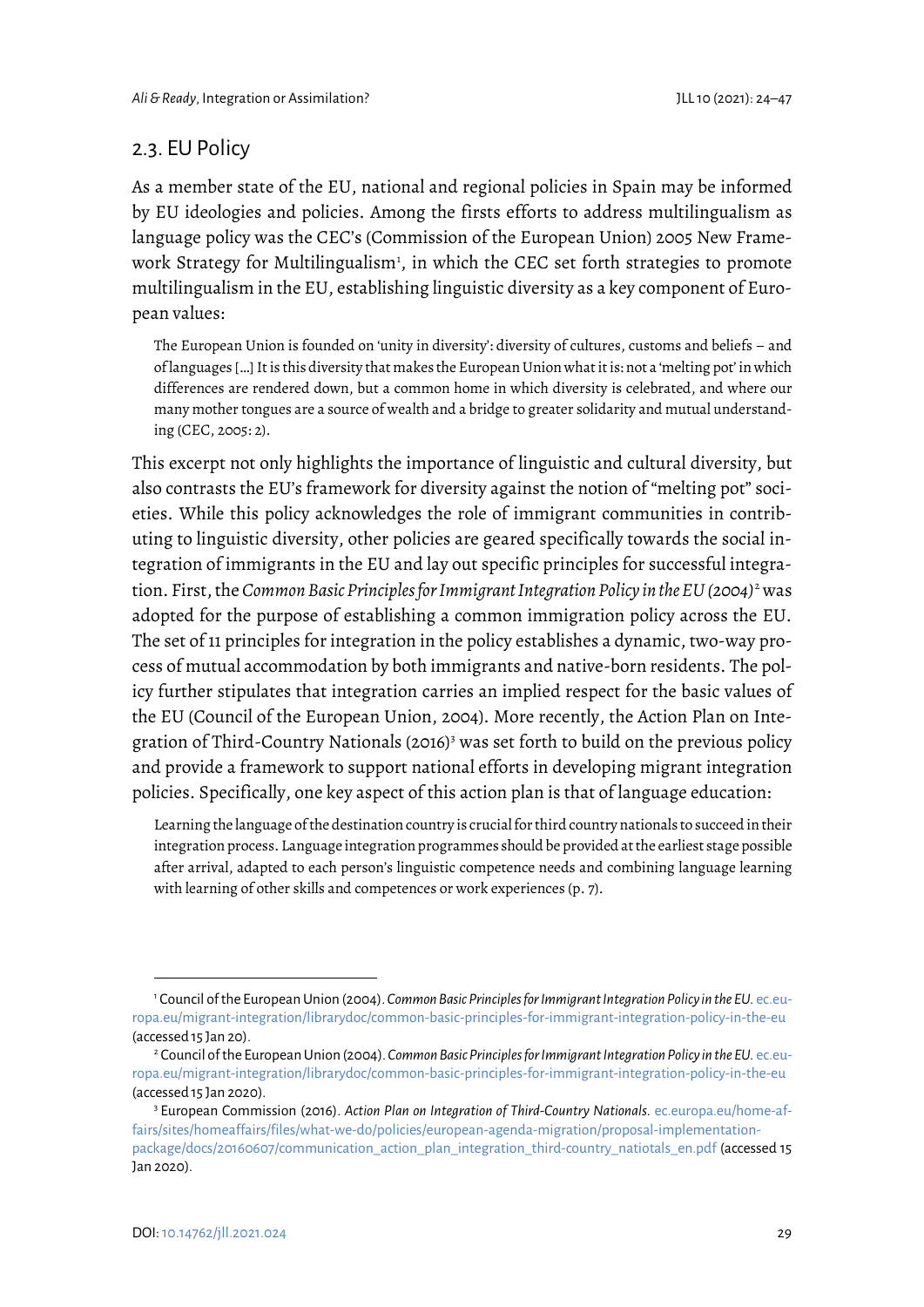Here, immigrants are held responsible for learning the vehicular language of the more established society while the new community is responsible for providing sufficient resources to do so. The role of migrant languages in education, however, is not addressed.

## 2.4. National Policy

The Spanish Constitution<sup>[4](#page-7-0)</sup> regulates the linguistic situation of Spain. In section three, the constitution states:

- 1. Castilian is the official Spanish language of the State. All Spaniards have the duty to know it and the right to use it.
- 2. The other Spanish languages shall also be official in the respective Self-governing Communities in accordance with their Statutes.
- 3. The wealth of the different linguistic forms of Spain is a cultural heritage which shall be especially respected and protected.

Up until 2006, issues related to the languages or social integration of immigrant populations had been left to the Autonomous Communities. There are six Autonomous Communities with their own plans for integration including Andalusia, Aragon, Balearic Islands, Canary Islands, Catalonia, Madrid, Murcia, and Navarra. In 2006, the PSOE-controlled government (Partido Socialista Obrero Español, a social-democratic political party in Spain) proposed a new plan for integration of immigrants, the *Plan Estratégico de Ciudadanía e Integración, 2006–2009*. This project was promoted and directed by the Secretary of State of Immigration and Emigration. A new plan was adopted in 2011 to 2014, however, since then, there have been no updates or new plans.

## 2.5. The Autonomous Community of Catalonia

Since Spain's initial transition to democracy in 1975 and the promulgation of the Estatut d'autonomia in 1979, in which Catalonia was recognized as an autonomous community, linguistic revitalization has been an ongoing effort in Catalonia. The *Llei de normalització*  lingüística a Catalunya of 1983<sup>[5](#page-7-1)</sup> was perhaps the most significant law reflecting this goal, forming a cornerstone for future language policies, including its 1998 replacement, the *Llei de política lingüística*. These laws sought to change the linguistic dynamics of Catalonia to one in which Catalan would be used and legitimized as both an official and prestigious language that would reflect Catalan identity. These laws – and subsequent decrees that stemmed from them – were criticized and contested at the federal level, prompting the Catalan government to blame the Spanish state as the main obstacle in

<sup>4</sup> Constitution of Spain (1978). senado.es/constitu\_i/indices/consti\_ing.pdf (accessed 15 Jan 2020).

<span id="page-7-1"></span><span id="page-7-0"></span><sup>5</sup> Generalitat de Catalunya (1983). *Llei de normalització lingüística a Catalunya.* llengua.gencat.cat/web/.content/documents/legislacio/llei de politica linguistica/arxius/lleinl83.pdf (accessed 15 Jan 2020).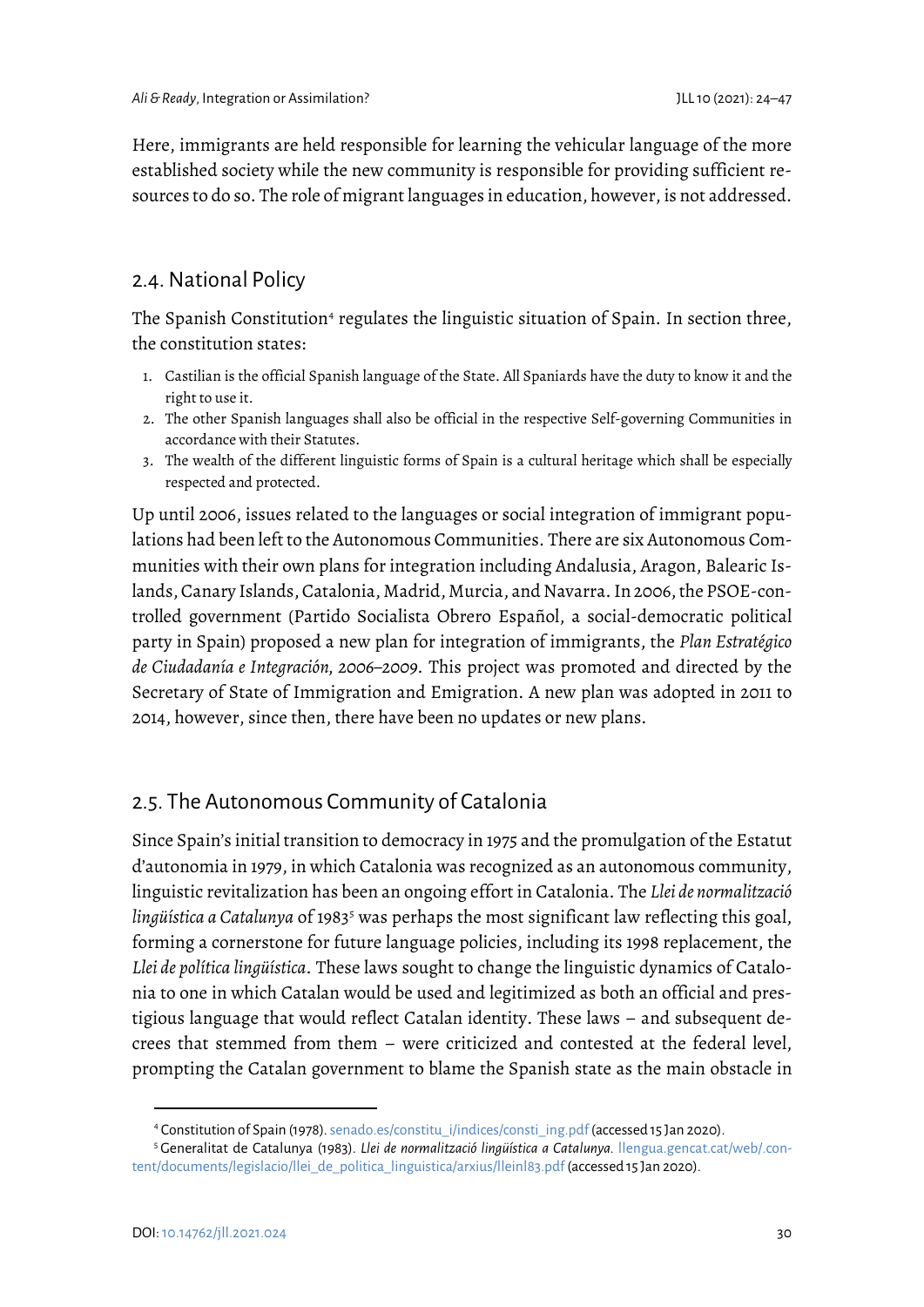establishing Catalan as the vehicular language of Catalonia (Bonet, 2014). Still, these laws have enjoyed a great deal of successful implementation, particularly in terms of establishing Catalan as a de-ethnicized, public language (Pujolar & Gonzàlez, 2013; Newman & Trenchs-Parera, 2015). Several years later, the *Estatut d'autonomia de Catalunya* of 2006[6](#page-8-0) was also passed, with the goal of amending the 1979 statute and expanding the authority of Catalonia's governing body, the Generalitat de Catalunya. While the purview of this statute extends over a variety of regulations and citizens' rights and obligations, it also serves to promote Catalan by emphasizing a civic duty to learn it, as well as assigning it as the language of administration. This statute also grants official status to Catalan Sign Language, as well as Aranese, an Occitan dialect spoken primarily in the Aran Valley in northwest Catalonia.

Given Catalonia's extensive attention to the normalization of Catalan, language ideology is inevitably present in other government policies and texts, particularly those that pertain to immigrant populations. *Llei/2010 d'acollida de les persones immigrades i de les retornades a Catalunya (Llei 10/2010)[7](#page-8-1)* formalizes reception services available to immigrants, establishing these services as a first stage to social integration. This Act also establishes the use of immigrant languages in training and information activities, while identifying the Consortium for Language Normalization as the principal medium for learning Catalan. In keeping with the goals of *Llei 10*, the *Pla de ciutadania i de les migracions, 2017–2020[8](#page-8-2)* is the most recent of several integration plans that aim to provide equal rights and opportunities to foreign residents of Catalonia, as well as encourage integration into Catalan society. Additionally, the *Pla per a la llengua i la cohesió social[9](#page-8-3)* of 2004 focuses specifically on language in education and proposes a multilingual and intercultural education model for immigrant populations that encourages social integration in part through learning Catalan. One of the key elements of this plan, *Aula d'Acollida*, aims to provide such opportunities for immigrant students. These "welcome classrooms" are widespread across all autonomous communities in Spain and similarly aim to teach the vehicular language(s), though there is a great deal of variation in their designated names; for instance, *Aulas Temporales de Adaptación Lingüística* in Andalucía and Extremadura, *Aulas de Adaptación Lingüística y Social* in Castilla-León, and *Programas de Acogida al Sistema Educativo* in Valencia (García Medina, 2018). However, the successful implementation of these programs is contentious; in the case of Catalonia, Trenchs-Parera and Newman

<span id="page-8-0"></span><sup>6</sup> Parlament de Catalunya (2006). *Estatut d'autonomia de Catalunya*. parlament.cat/document/cataleg/480 89.pdf (accessed 12 Jan 2020).

<span id="page-8-1"></span><sup>7</sup> Parlament de Catalunya (2010). *Llei d'acollida de les persones immigrades i de les retornades a Catalunya.*  parlament.cat/document/nom/TL111.pdf (accessed 15 Jan 2020). 8 Generalitat de Catalunya (2017). *Pla de ciutadania i de les migracions*, 2017–2020. treballiaferssocials.gencat.

<span id="page-8-2"></span>cat/web/.content/01departament/08publicacions/ambits\_tematics/immigracio/Plans\_i\_programes/06plainmi gracio\_cat\_2017\_2020/Pla\_inmigracioue\_CAT\_OK.pdf (accessed 15 Jan 2020). 9 Generalitat de Catalunya (2004)*. Pla per a la llengua i la cohesió social.* xtec.cat/serveis/eap/e3900133/

<span id="page-8-3"></span>pdf/cohesio.pdf (accessed 15 Jan 2020).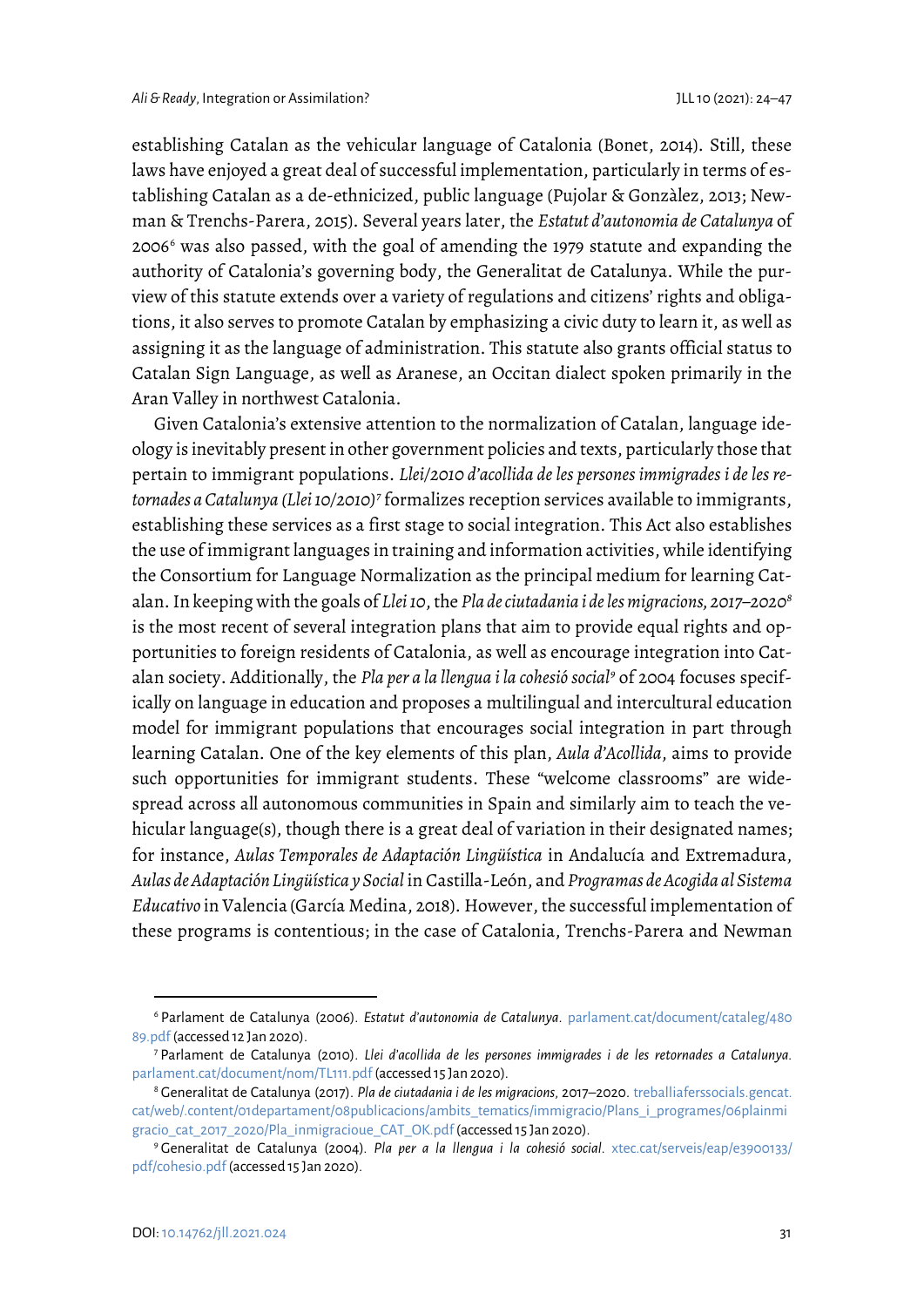(2015), for instance, are critical of the plan's goals, citing that first, classrooms that comprise the *Aula d'Acollida* are often in isolated areas of schools and thereby signal marginalization. Second, many Catalan parents avoid enrolling their children in schools that are known to be heavily populated by immigrants, thus diminishing immigrant students' opportunities to interact with members of the host community. Additionally, findings from various attitudinal studies focusing on immigrant populations in Catalonia suggest that immigrants from Spanish-speaking and non-Spanish-speaking countries alike have a demonstrable preference for Spanish over Catalan (Ali, 2019; Huguet & Janés, 2008; Marshall, 2007), and in some cases report feeling excluded when native Catalan speakers opt to use Spanish with anyone whom they perceive as being foreign-born (Alarcón & Garzón, 2013; Cortès-Colomé et al., 2016; Pujolar, 2009).

## 2.6. The Autonomous Community of Madrid

The Autonomous Community of Madrid encompasses the city of Madrid and the surrounding territory and was established in 1983. The first plan for integration of immigrants of the region was set for 2001–2003 with subsequent policies from 2006–2008 and 2009–2012. Driven by a sharp increase in immigration to the region in 2005, Madrid became the first community to create a Counsel on Immigration to develop policy and carry out the proposed Plans of Integration. The first plan was set for Madrid from 2006–2008, which brought with it the creation of the Centers for Participation and Integration of Immigrants (CEPI) where immigrants could receive information, personal, legal, and professional support. With the economic downturn in 2008, the policies focused on the formation of employment and integration of immigrants pertaining to the second generation (*Plan de Integración de la Comunidad de Madrid 2009–2012[10](#page-9-0)*). While there were no policies put in place between the years of 2013–2018, in 2019 a new plan for immigration was published, effective 2019–2021. The policy reports on a number of different factors affecting the integration of immigrant communities and puts forth a number of measures to continue to address the integration of immigrants in the region. In developing these measures, the policy establishes the social relationships between the migrant communities and host society.

<span id="page-9-0"></span><sup>10</sup> Consejería de Políticas Sociales y Familia (2009–2012). *Plan de Inmigración de la Comunidad de Madrid.* Dirección General de Servicios Sociales e Integración Social, Comunidad de Madrid. mancomunidad-tham.es/ wp-content/uploads/2016/04/planintegracionCM.pdf (accessed 15 Jan 2020).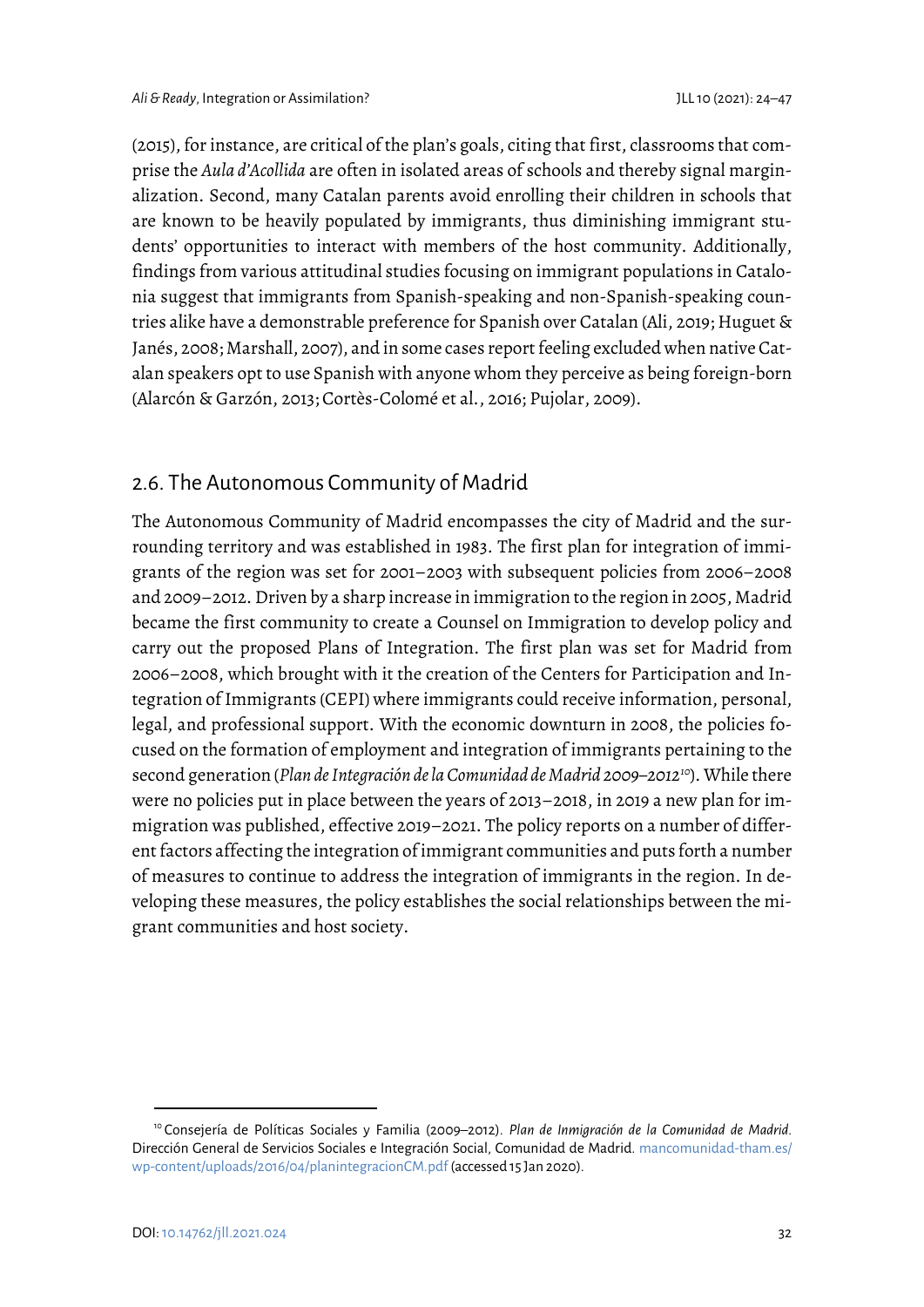# 3. Present Study

### 3.1. Objectives and Research Questions

Language policy demonstrably plays an important role in discursively constructing language status, as well as national and immigrant identities that often center around the use of one national or official language. However, because Spain's autonomous communities grant official status to commonly spoken regional languages, language policy in Spain is not uniform across the country; as a result, federal and regional policies may have different goals in regard to the language ideologies that they choose to uphold. The present study examines language policies in Spain as they relate to immigrant populations, focusing on regional policies in the autonomous communities of Madrid and Catalonia, as well as federal policies. Specifically, this study is guided by the following research questions:

- a) What ideologies are present in most recent policies regarding immigrants at the regional level in Madrid and Catalonia as well as at the federal level that specifically relate to language use?
- b) To what extent does language play a part in concepts such as integration and multiculturalism?
- c) What are the roles of L2 learning and L1 maintenance in the integration process according to language policies?
- d) Given their distinctive linguistic situations, how do language policies compare in Madrid and Catalonia?
- e) How do regional policies compare with national policy?

#### 3.2. Methods

This study employs Critical Discourse Analysis (CDA) (see Fairclough, 2003) to examine language policies directed towards immigrant populations at the regional and federal level (i.e., policies of Madrid and Catalonia as well as Spain). The current analysis examines how policies in these contexts shape and characterize the role of language practices as it relates to immigrants' participation in Spanish society. Additionally, in comparing the political discourse of two autonomous communities with large immigrant populations but different language ideologies, this study also examines how policies within a monolingual society treat the same discursive themes. The analysis is completed at two levels. At the first level, an intratextual analysis is carried out. Intratextual analysis is used to determine the relationships between the linguistic and semantic components within the text. For example, we examine the lexical and syntactic constructions which may shape meaning to represent immigrants' participation in Spanish society. In addition, we complete an intertextual analysis between the policies of each context, Madrid, Catalonia and Spain in general, to determine how these policies complement, validate, contradict, or support the assumptions and assertions that emerged from the intratextual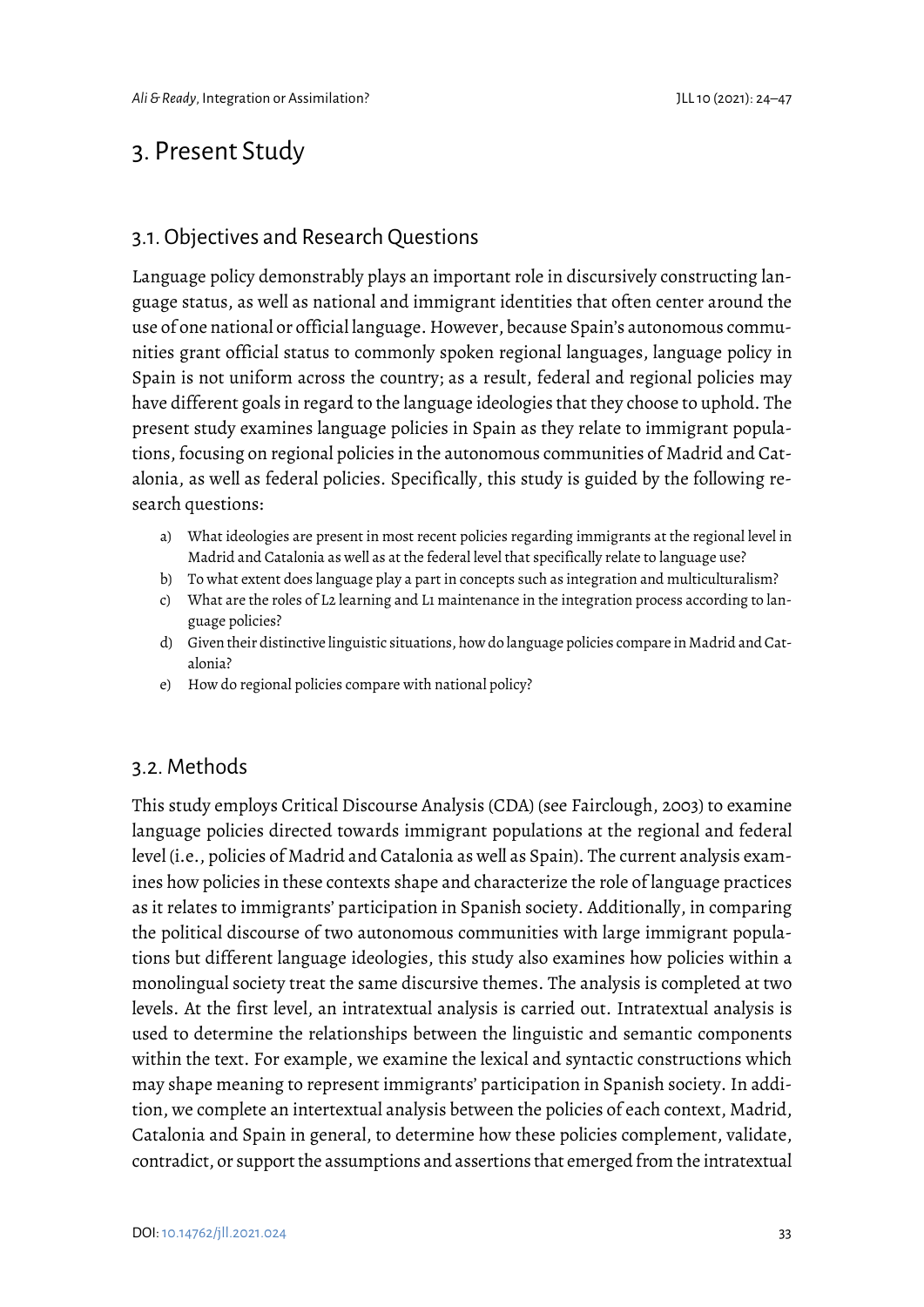analysis (Kristeva, 1986; Ball, 1993). The first step in carrying out the analysis included several detailed readings of the policies to gain an overall understanding of the texts and gain initial ideas of key concepts and themes of the texts. The second step of the analysis included coding of policy documents using NVivo 12 (2018). At this stage, we assigned descriptive codes to different aspects of the texts which are "free nodes" in NVivo. A node is a collection of references about a specific theme, place, person, or other area relevant to the analysis. After the free nodes were established, tree nodes were created to organize the free nodes. Once a free node is categorized under a tree node it becomes a child node. Lastly, child nodes were merged as needed to identify larger categories until a small number of larger themes emerged. Using this approach, we were able to identify the ways in which linguistic practices of immigrants are conceptualized in policy documents which are intended to regulate such practices. In addition, we examine how these conceptualizations (i.e., discourses) are produced and reproduced throughout various language policies of the state in comparison to policies of two regions with large immigrant populations. While the analysis also draws upon previously discussed policies at the national and EU levels, the focus will remain on texts produced at the regional level in the autonomous communities of Madrid and Catalonia. These texts include:

- 1. Plan Estratégico de Ciudadanía e Integración 20[11](#page-11-0)-2014<sup>11</sup>
- 2. Plan de inmigración de la comunidad de Madrid 2019–2021
- 3. Pla per a la llengua i la cohesió social, 2004
- 4. Llei 10/2010 d'acollida de les persones immigrades i de les retornades a Catalunya
- 5. Pla de ciutadania i de les migracions, 2017–2020

The Madrid and national policies are published in Spanish, while Catalonia policies are published in Catalan. With the exception of *Llei 10* and *Pla de ciutadania i de les migraciones* – where English versions of these publications are also available for public access – all translations of the analyzed excerpts were provided by the authors.

# 4. Analysis

#### 4.1. Language as a Problem for Integration: The National Policy

The goal of the *Plan Estratégico de Ciudadanía e Integración 2011–2014* is social cohesion, equal rights and obligations and a sense of belonging in the country. As a result, social cohesion is necessary for social participation among immigrants and native-born Span-

1

<span id="page-11-0"></span><sup>11</sup> Dirección General de Integración de los Inmigrantes (2011–2014). *Plan estratégico de ciudadanía e integración.*  nadiesinfuturo.org/de-interes/article/plan-estrategico-de-ciudadania-e (accessed 15 Jan 2020).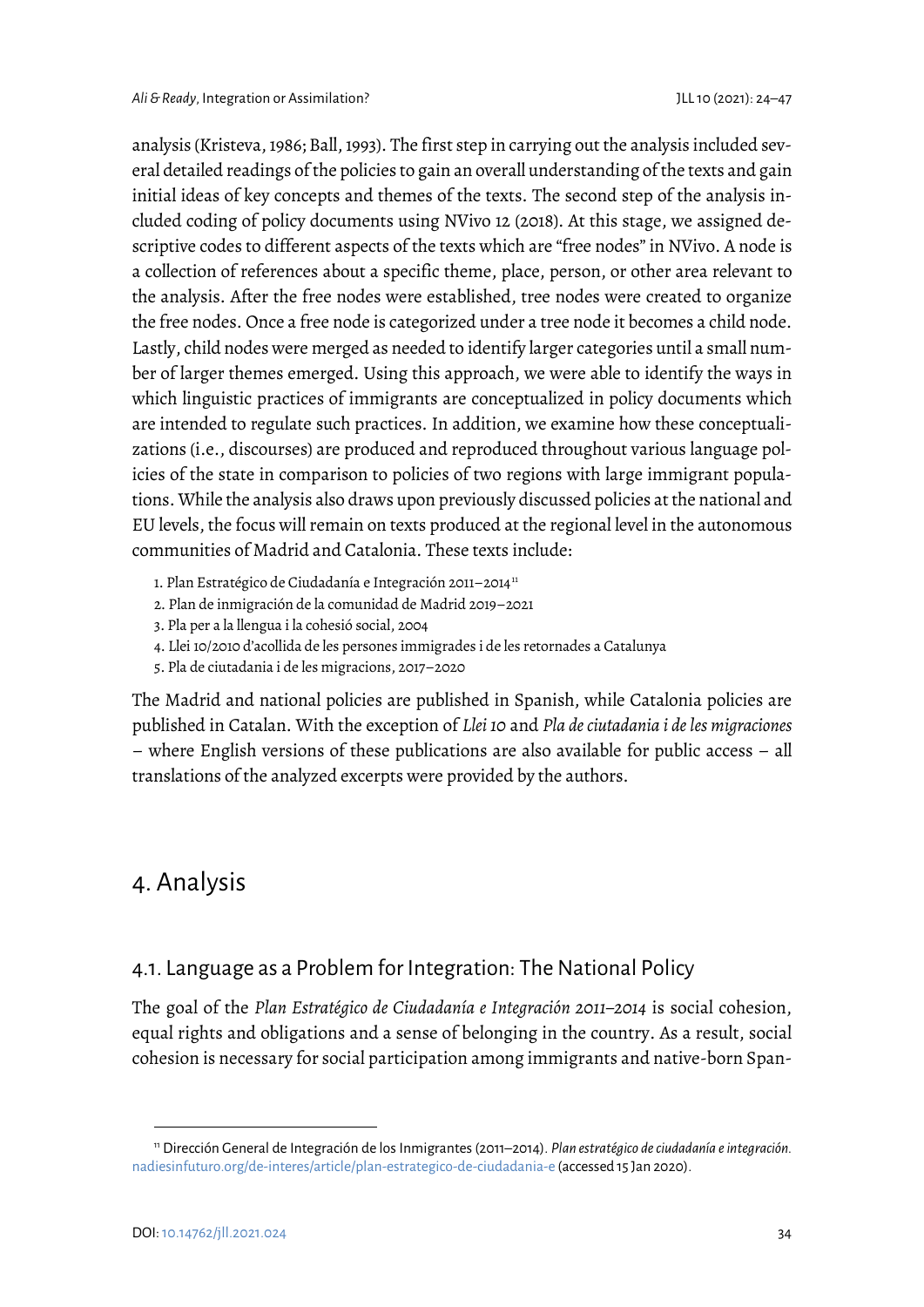iards (Plan Estratégico de Ciudadanía e Integración 2011–2014: 12). A central tenet of social cohesion and integration continues to be legality of immigrant populations in subsequent iterations of the policy:

La integración de los inmigrantes se ha convertido en uno de los retos más importantes que afronta la sociedad española en la actualidad y en un pilar básico de la política integral de inmigración puesta en marcha por el Gobierno desde el año 2004, junto con la lucha contra la inmigración ilegal, la vinculación de la inmigración legal a las necesidades del mercado de trabajo y la cooperación al desarrollo de los países de origen (p. 4).

The integration of immigrants has become one of the most important challenges that faces Spanish society today and in a basic pillar of a comprehensive immigrant policy put into place by the government since the year 2004, along with the fight against illegal immigration, [is] the connection between legal immigration and the needs of the job market and the cooperation in development of countries of origin.

Integration is framed as one of the biggest challenges facing Spanish society in addition to legal immigration. Integration refers to the process whereby immigrants become citizens and participate in Spanish society, living alongside other Spanish citizens. Therefore, the national *Plan Estratégico de Ciudadanía e Integración 2011–2014* emphasizes integration as a bi-directional social process that "requires mutual effort" (p. 26). Despite a focus on the bidirectionality of integration, the policy frames immigrants primarily as responsible for their participation in Spanish society. This is primarily achieved through framing language as both a problem and a solution to integration.

Una de las cuestiones detectadas en el proceso de reflexión colectiva llevado a cabo ha sido la falta de integración de la población inmigrante debido al desconocimiento de la lengua vehicular que incrementa el problema de retraso curricular que suele tener este alumnado (Plan estratégico ciudadanía e integración 2011–2014: 152).

One of the highlighted questions in the process of collective reflection carried out has been the lack of integration of the immigrant population because of the lack of knowledge of the common language that elevates the problem of educational delays that typically characterize this student population.

In the excerpt above, lack of knowledge of the *lengua vehicular* (i.e., Spanish) results in a lack of ability to integrate into Spanish society and contributes to educational delays. To address this issue, the policy proposes the development of language courses with curriculum design, instructor education, and accreditation and recognition of language teaching (p. 117). While students may face other challenges, the policy frames language as the biggest problem for immigrant students which augments educational difficulties. Language maintenance, on the other hand, is, in part, the responsibility of the countries of origin of immigrant populations. Similar to other language and cultural maintenance programs throughout Western Europe (such as France and the Netherlands), language maintenance requires agreements with countries of origin to develop language and cultural maintenance programs like the Program of the Moroccan Language and Culture which is developed with the Kingdom of Morocco (Mijares Molina, 2006).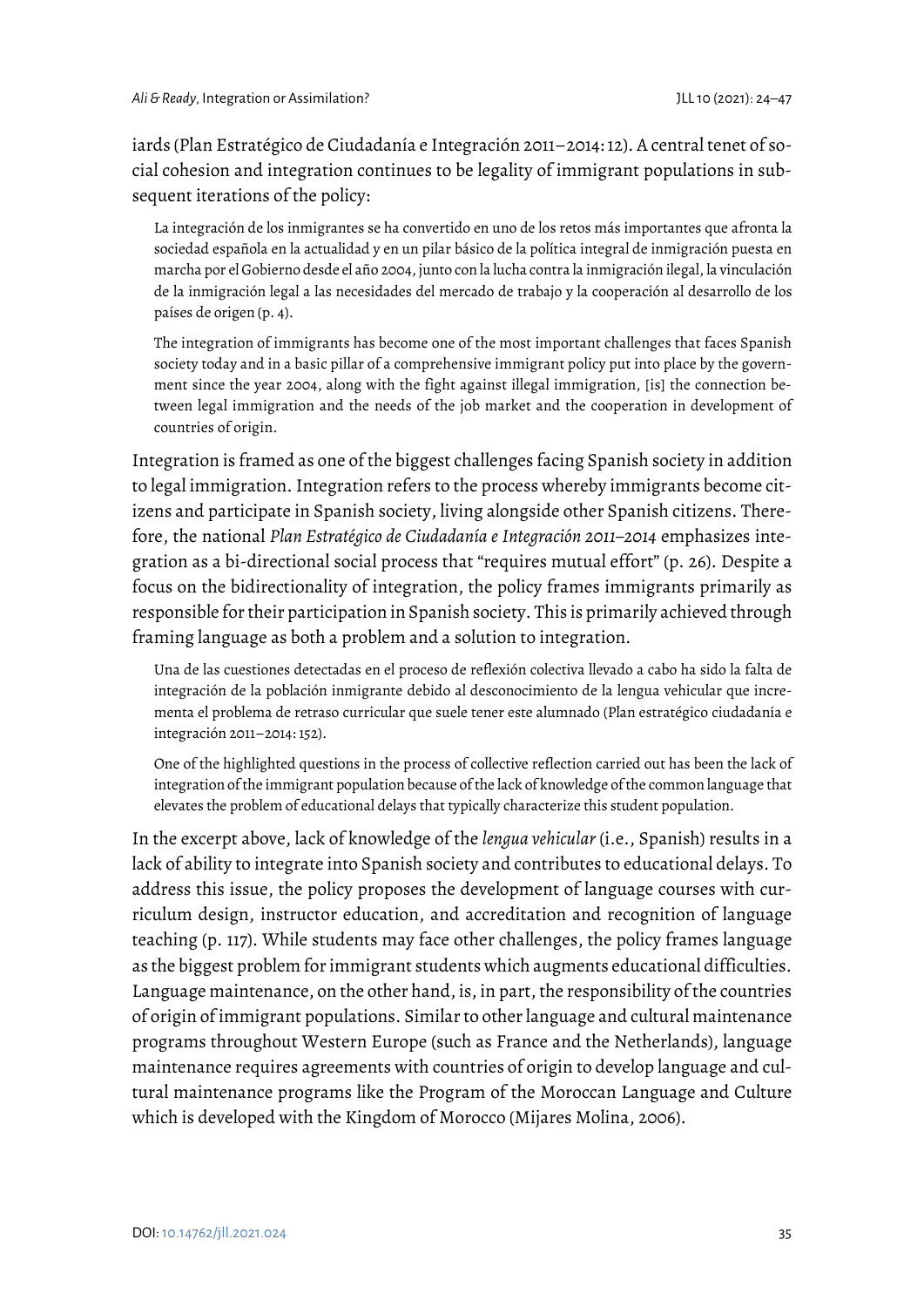# 4.2. Language as Active Participation to Achieve Integration: The Madrid Policy

As evident in the *Plan Estratégico de Ciudadanía e Integración 2011–2014*,language education of immigrant populations as means for achieving integration is a central goal at the national level. Regional policies have similar aims relating to how immigrants should participate in society. While Madrid policies do not offer an explicit discussion of social cohesion, these policies do focus on coexistence, or *convivencia,* which refers to the notion of different cultural groups living among one another and the interplay of distinct cultural practices that results from living side by side. The notion of *convivencia* is invoked in the first pages of the *Plan de Inmigración de la comunidad de Madrid 2019–2021*.

Ese interés por facilitar la integración de todas las personas que conviven en la región, se ha visto facilitado por la propia actitud de los madrileños, que nunca han cerrado la puerta a nadie. Y junto a ellos, hay que reconocer el esfuerzo de las propias personas inmigrantes y sus asociaciones; así como el trabajo permanente de la Comunidad de Madrid a la hora de promover políticas de integración. Sin embargo, la inmigración es un proceso que no se detiene, y somos conscientes de que tenemos importantes retos a los que hacer frente si queremos mantener y potenciar un modelo de convivencia abierto, tolerante y que ofrezca oportunidades para todos (p. 4).

This interest in facilitating integration of all people that cohabitate in the region, has been facilitated by the attitude of the people of Madrid who have never shut the door to anyone. And along with them, the effort of immigrants and associations must be recognized; as well as the permanent work of the Community of Madrid at the time of promoting policies for integration. However, migration is a process that cannot be detained, and we are conscious that we have important challenges to face if we want to maintain and promote a model of open and tolerant cohabitation that offers opportunity for all.

Here, this policy describes migration as a process that cannot be stopped. This process is to be regulated by a means of open and tolerant cohabitation. Tolerant and open cohabitation implies a sort of relationship and interaction between immigrant and more established communities. The notion of *convivencia* as relational and rooted in interaction is emphasized by explicit mention of the people of Madrid and immigrant populations. As a result, there is an expectation of active participation on the part of the immigrant and more established population. However, later on, the policy further defines what this cohabitation implies by referencing the notion of "active citizenship" on the part of the immigrant population. In policies regarding integration in Western Europe, the notion of "active citizenship" takes a central focus as a means for achieving integration, and therefore, social harmony. Active participation in this context implies social, political, and economic engagement on the part of the immigrants themselves. To be considered a part of their new home country they must make an active contribution to civil society (see Verhoeven & Ham, 2010: 59). In the *Plan de inmigración de la comunidad de Madrid 2019–2021*, the notion of active citizenship is emphasized as a necessary means for achieving integration: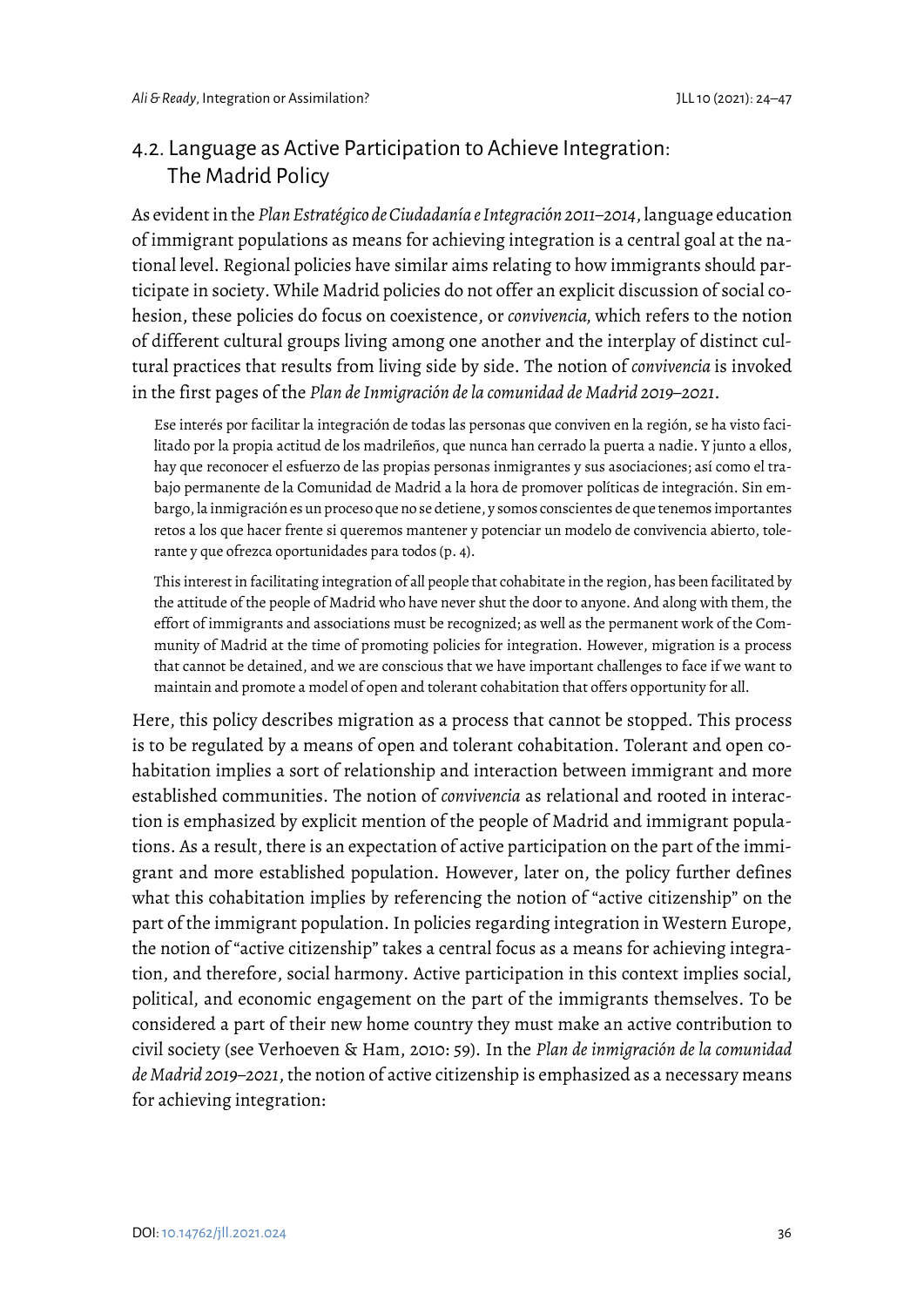Integración no significa dilución de la identidad ni renuncia a hábitos o comportamientos, siempre que quepan dentro del marco jurídico y de convivencia. Significa no quedar al margen de la sociedad, significa ejercicio de derechos y de responsabilidades, acceso a oportunidades y libertad para expresar la propia identidad en un marco de respeto (p. 6).

Integration does not mean a dilution of identity or renouncing habits or behaviors, given that they stay within the legal and coexistence frameworks. It means not staying at the margins of society, it means exercising rights and responsibilities, access to opportunities and liberties to express one's identity in a frame of respect.

In the excerpt above, the policy first defines integration by what it is not. Integration does not involve eschewing habits or behaviors, given that they are kept within the laws of society and frame of coexistence. This framing indicates that there are some habits and behaviors that are not accepted if coexistence is to be achieved. While it is difficult to determine whose or what habits and behaviors, the text appears to be referring to the social, cultural, religious, and linguistic practices of the immigrant population. This later becomes evident throughout the policy which refers to the social, cultural, religious, and linguistic practices of immigrants as behaviors and habits. The excerpt above defines what is considered unacceptable behavior for integration and what "active citizenship" is within the context of the Community of Madrid. Active citizenship is defined as staying out from the margins of society as well as exercising rights and responsibilities. Through this definition, limits are placed on the type of citizenship and expression that are allowed. Additionally, it is unclear what is required to stay out from the margins of society and which rights and responsibilities are to be exercised and when. In exchange for their active participation, that is, if immigrants behave within the confines of the legal framework and framework of cohabitation and exercise their rights and responsibilities, they may have access to opportunities and liberty to express their own identities. The policy emphasizes, however, that there is a limit to the liberty of expression as it is to remain within the framework of respect. In this way, the process of integration is framed as a transactional process whereby immigrants must fulfill a series of requisites to gain access to rights and privileges. Later on, the policy is more specific in defining certain behaviors that hinder and help integration.

Cerca de dos tercios las personas extranjeras han encontrado algún tipo de obstáculo para lograr una mejor integración en la sociedad madrileña, principalmente relacionados con el idioma, prejuicios y diferencias culturales (Plan de inmigración de la comunidad de Madrid 2019–2021: 67).

Nearly two-thirds of foreign individuals have encountered some type of obstacle in achieving a better integration into the society of Madrid, [these issues were] principally related to language, prejudice, and cultural differences.

In this excerpt, the policy refers specifically to the behaviors of "foreign persons" that hinder their ability to integrate. Framing immigrants, regardless of nationality status, as "foreign persons," effectively marks these individuals as outsiders to Madrid society. Upon reviewing the results of the Barometer for Immigration of 2016, the authors note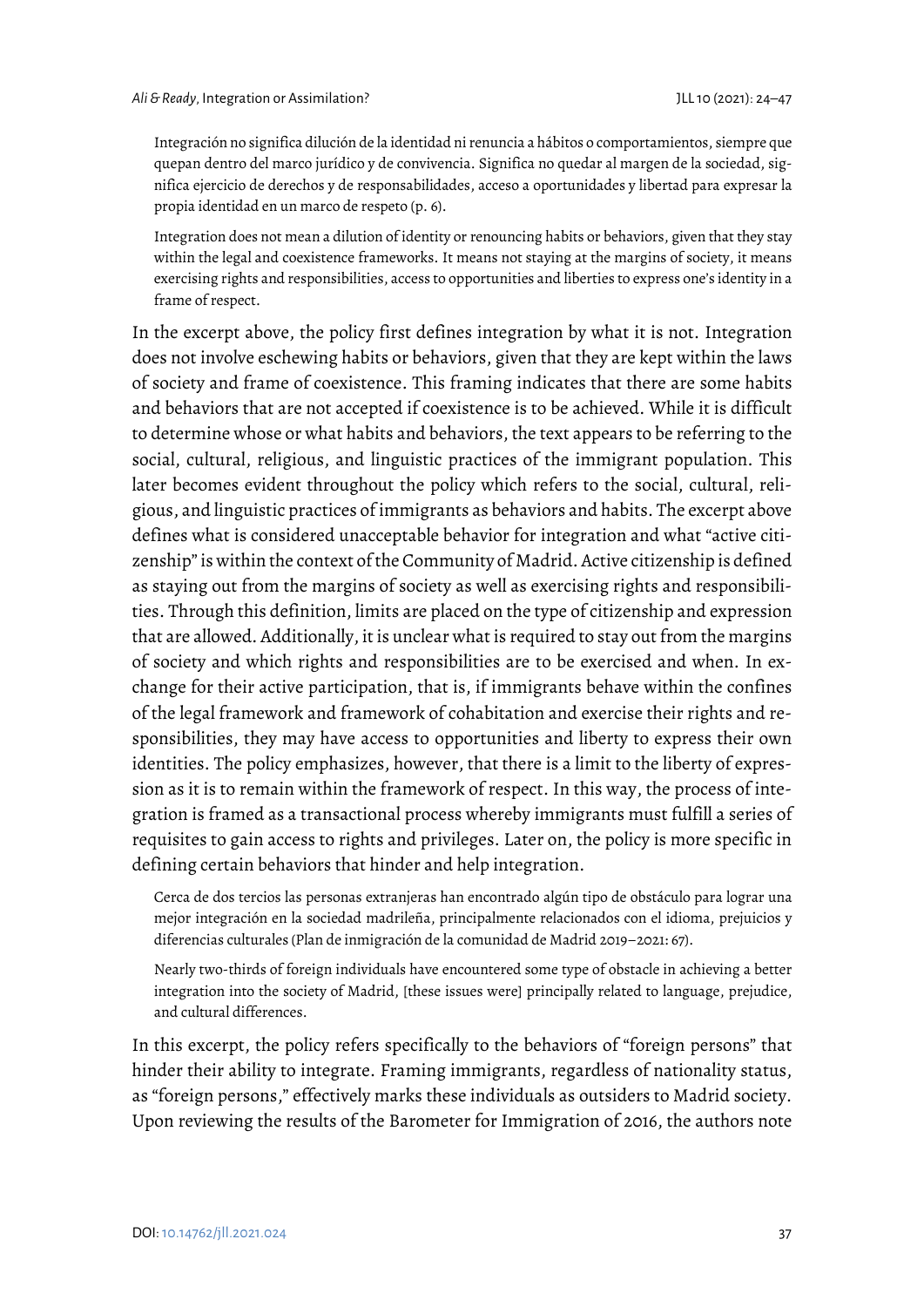that 62% of all migrants surveyed encountered difficulties integrating into Spanish society. They explain that 30% of these individuals noted language to be the principal barrier to integration while 15.6% noted social discrimination (or prejudices), and 13.6% noted cultural differences as the primary factor hindering their integration into Spanish society (p. 53). On page 71 of the *Plan de inmigración de la comunidad de Madrid 2019–2021*, the policy lays out 78 measures for achieving integration and overcoming these challenges to integration. With regard to language use, there are five measures that make explicit mention of language education and language use. In Measures 6, 7, and 8, language education is framed as a means for achieving integration of immigrants in the host society.

Abordar, coordinadamente con las instituciones nacionales, el desarrollo de cursos básicos y preparación de exámenes oficiales del idioma español para inmigrantes que residan en la Comunidad de Madrid, para obtener la nacionalidad española, con el objetivo de facilitar la consolidación de la integración de los inmigrantes en la sociedad de acogida (p. 72).

Address, in a coordinated manner with the national institutions, the development of basic courses and preparation for official exams of the Spanish language for immigrants that reside in the Community of Madrid, to obtain Spanish nationality, with the objective of facilitating the consolidation of integration of immigrants in the host society.

Similarly, measure 69 (see page 80) proposes the need for a basic level of Spanish in order to achieve integration into Spanish society. This requirement echoes the 2015 laws (*Ley 12/2015[12](#page-15-0)* and *Ley 19/2015[13](#page-15-1)*) which stipulate that to obtain Spanish citizenship, individuals must achieve a basic level of Spanish (level A2 on the *DELE* exam) and pass a Spanish constitution, culture, and society exam (*Conocimientos Constitucionales y Socioculturales de España CCSE*) (see Bruzos, Erdocia & Khan, 2018 for a discussion on language testing for naturalization in Spain). The only measures that discuss immigrant languages include one measure which aims to provide materials regarding the public health system in the languages of the largest number of immigrant groups while the other measure frames immigrant languages within the educational setting as linguistic challenges that need to be overcome.

Measure 34 discusses overcoming linguistic challenges in the educational setting:

Mantener o ampliar, en función del crecimiento de la población extranjera, los centros educativos con programas de integración y los recursos asignados, que contribuyan a que los menores inmigrantes superen desfases lingüísticos (p. 75).

Maintain or amplify, based on the growth of the foreign population, the educational centers with programs for integration and the assigned courses, that contribute to overcoming linguistic differences by immigrants under the age of 18.

<span id="page-15-0"></span><sup>12</sup> Gobierno de España (2015). Ley 12/2015, de 24 de junio, en materia de concesión de la nacionalidad española a los sefardíes originarios de España. boe.es/diario\_boe/txt.php?id=BOE-A-2015-7045 (accessed 15 Jan 2020). 13 Gobierno de España (2015). Ley 19/2015, de 13 de julio, de medidas de reforma administrativa en el ámbito

<span id="page-15-1"></span>de la Administración de Justicia y del Registro Civil. boe.es/diario\_boe/txt.php?id=BOE-A-2015-7045 (accessed 15 Jan 2020).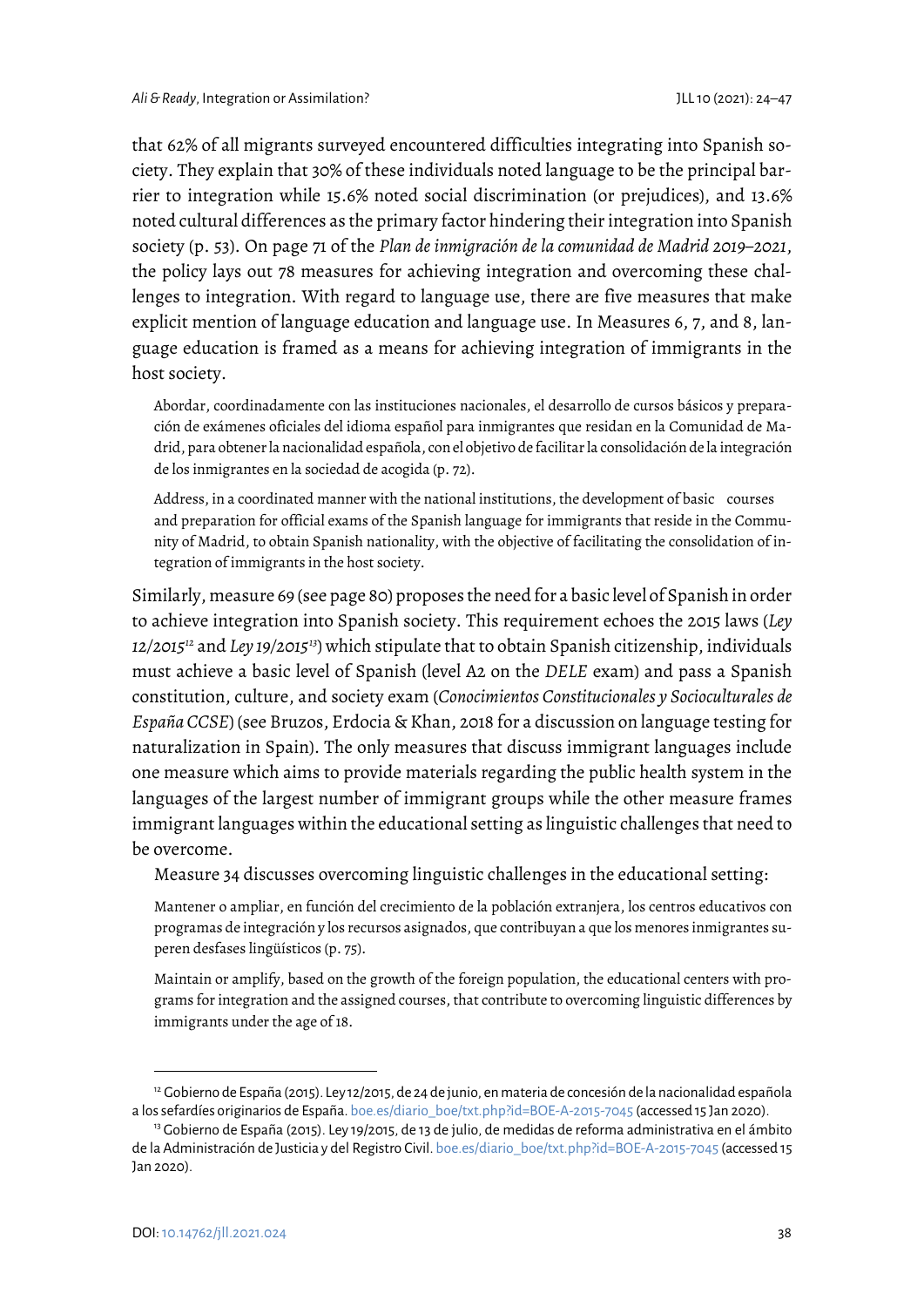The policies present immigrant communities as outsiders who are responsible for their access to and participation in Spanish society through dominant language acquisition. In this way, the language practices of immigrant communities are framed as a problem, instead of a resource or a right, which must be overcome if integration is to be achieved.

# 4.3. Social Cohesion and Linguistic Normalization: The Catalonia Plan

Much like the Madrid policy, Catalonia's policies indicate that maintaining social cohesion is a crucial component to immigrants' participation in Catalan society. However, given the official multilingualism present in Catalonia – as well as the extensive revival and promotion of the Catalan language which predates any major influx of migration – the notion of social cohesion is conceptualized differently in Catalan policies, as outlined in the *Pla per a la llengua i la cohesió social*:

D'acord amb això, l'objectiu general d'aquest pla és potenciar i consolidar la cohesió social, l'educació intercultural i la llengua catalana en un marc plurilingüe (p. 12).

Accordingly, the general objective of this plan is to strengthen and consolidate social cohesion, intercultural education and the Catalan language in a multilingual framework.

Here, social cohesion is conceived as being part of a *marc plurilingüe*, of which immigrants are presumably to be a part. While Catalan is explicitly mentioned as being one of the languages that contributes to this framework, the absence of other languages in this excerpt leaves ambiguity in terms of what comprises multilingualism in the context of Catalonia, i.e., immigrant languages and/or languages with official status in Catalonia, including Spanish, Aranese, and Catalan Sign Language. In addition to social cohesion, this excerpt indicates that intercultural education is an important goal; while this notion is not clearly delineated in this context, interculturalism may suggest – like the policies above – that this is a process involving all members of the Catalan community.

Furthermore, the notion of consolidation is a recurring theme in discourse about social cohesion and linguistic ideology in Catalonia. While the above excerpt operationalizes this concept by merging together various components that make up multilingualism in Catalonia, consolidation - alongside social cohesion - is grounded in the ideology of linguistic normalization of Catalan, as indicated in the same policy:

La cultura i la llengua catalanes constitueixen uns dels signes d'identitat col·lectiva més importants del nostre país […] No obstant això, encara la nostra llengua no ha aconseguit una plena normalització. En l'actual context social es fa més evident encara l'enorme fragilitat de la llengua catalana. Es fa necessari, doncs, potenciar i consolidar la nostra llengua com a llengua vehicular i de comunicació del nostre sistema educatiu, i com a factor de cohesió social (p. 3).

Catalan culture and language are one of the most important collective identity signs in our community […] However, our language has not yet achieved full normalization. In the current social context, the enormous fragility of the Catalan language is still more evident. It is necessary, then, to strengthen and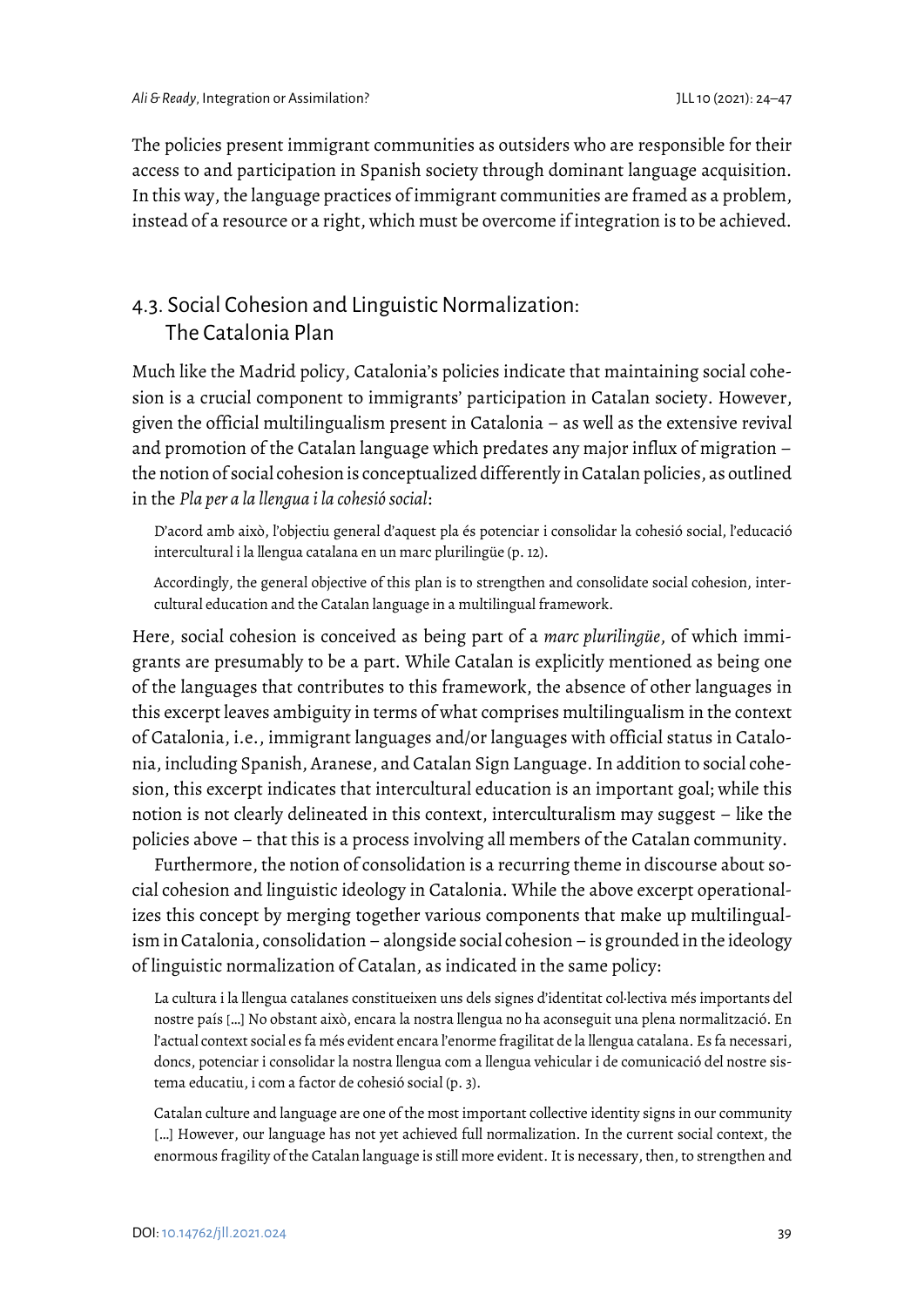consolidate our language as a vehicular language and of communication in our educational system, and as a factor of social cohesion.

Using the same terminology as the previous excerpt, this text once again emphasizes the need to *potenciar i consolidar*; however, the focus has now shifted specifically to the use of Catalan and the need for its normalization, not only as the vehicular language of Catalonia, but also as a marker of collective identity. In addition to explicitly indicating that the Catalan language and culture are part of a common identity, this excerpt further emphasizes this relationship by referring to Catalan as *la nostra llengua* throughout the text. In employing the first-person plural possessive to qualify Catalan, this wording draws in all participants of this text and reasserts the importance of forming a collective identity that centers around Catalan use. Although this offers a somewhat contradictory message in light of the multilingual framework that the *Pla per a la llengua i la cohesió social* previously mentioned, linguistic normalization as it pertains to the Catalan language is one that dominates political discourse in Catalonia and is the focus of other language policies aimed at the entire population, including the *Llei 7/1983 de normalització lingüística a Catalunya* and the *Estatut d'autonomia de Catalunya de 2006*. This ideology also remains strongly present in the *Pla per a la llengua i la cohesió social*, which is geared specifically towards immigrant populations, emphasizing it as a key component to social cohesion. Moreover, unintegrated immigrants may be positioned as a barrier between the overarching goal of linguistic normalization and social cohesion in Catalonia:

La normalització en l'ús social de la llengua catalana ha estat una preocupació constant de l'administració educativa. L'Estatut d'Autonomia defineix el català com a llengua pròpia i estableix l'oficialitat de les llengües catalana i castellana. Correspon, doncs, al sistema educatiu garantir, a l'acabament de l'escolarització obligatòria, la competència lingüística en ambdues llengües de tot l'alumnat de Catalunya. Més enllà d'aquestes consideracions, és evident que un coneixement insuficient entre determinats col·lectius d'alguna o de les dues llengües oficials pot constituir un problema de greus conseqüències per a la integració i la cohesió de la nostra societat. (p. 12)

Normalization in the societal use of the Catalan language has been a constant concern for the educational administration. The Statute of Autonomy defines Catalan as the native language and establishes the official status of the Catalan and Spanish languages. It is up to the educational system to guarantee, at the end of compulsory schooling, linguistic competence in both languages among all students of Catalonia. Beyond these considerations, it is clear that insufficient knowledge among certain groups of one or of both official languages can be a problem with serious consequences for integration and cohesion of our society.

Here, linguistic normalization is once again tied to social cohesion in Catalonia. However, this excerpt also indicates that members of society who may otherwise not partake in compulsory schooling – namely, adult immigrants – can become a hindrance to social cohesion without sufficient knowledge of Catalan and/or Spanish. As such, language education – with a clear emphasis on Catalan – is emphasized as the primary means of maintaining social cohesion. This is especially salient in the *Llei d'acollida de les persones immigrades i de les retornades a Catalunya of 2010*, which is also geared towards immigrant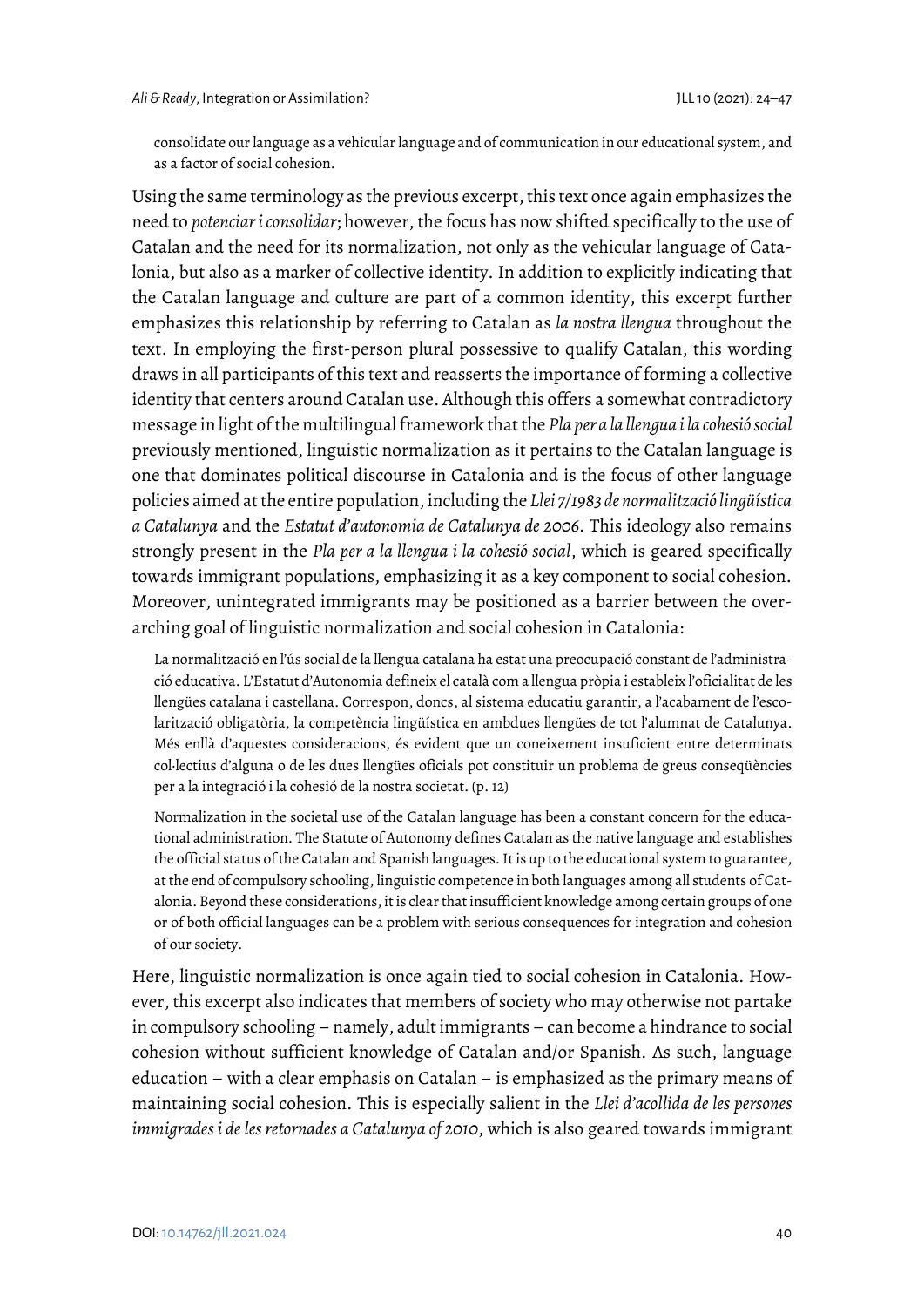populations. In its preamble, this Act situates reception services for migrants and returnees to Catalonia as a part of the European framework for immigrant policies. Specifically, it cites the EU's *Common Basic Principles for Immigrant Integration Policy in the European Union*, indicating that "This principle states that the basic knowledge of the host society's language, history and institutions is indispensable to integration and that enabling immigrants to acquire this basic knowledge is essential to successful integration"  $(p. 16-17)$ .

This framework guides subsequent articles in this Act, including that which focuses on requirements for immigrants and returnees to develop basic language skills. Article 9 in particular outlines these requirements, the first of which insists that immigrants and returnees "must acquire basic language skills in Catalan and Spanish," (p. 32) drawing on the EU's *Common European Framework for Reference for Languages (CEFR)* as the standard for gauging proficiency. While basic skills in both languages are recognized as necessary components of integration, it is worth noting that training takes place through the Consortium for Language Normalization, an organization established to promote the learning and use of Catalan. The prioritization of Catalan is further illustrated in its designation as

the common language for implementing reception and integration policies. It also is the language of training and information, a basic instrument for full integration in the country. To that end, the language learning offered by first reception services shall begin with the acquisition of basic skills in Catalan (p. 32).

As evident from this quote, Catalan alone is viewed as a necessary – and perhaps sufficient – means of achieving "full" integration. Spanish, however, is only alluded to as a secondary priority that merits attention only "to those people who have attained basic skills in Catalan and request or require it" (p. 32).

Finally, one notable absence from Article 9 is any mention of immigrant languages and whether or not they play a role in language learning. This aspect is briefly addressed in Article 12 of this policy, where first reception services are guaranteed to "use the languages of service users in addition to Catalan in information and training activities whenever this may be necessary, and also use them in teaching materials pursuant to the recommendations and technical protocols drawn up for this purpose." (p. 35). While the above clarifies the role of immigrant languages in the context of language learning, it is evident that this role is limited to that of fostering smoother transactions, and not of contributing to integration.

#### 4.4. Integration as a Bidirectional Process

Like EU and national policy, regional policies in both Madrid and Catalonia indicate that goals such as social cohesion and integration are to be achieved collectively by efforts from the immigrant and native-born communities. This mutual responsibility is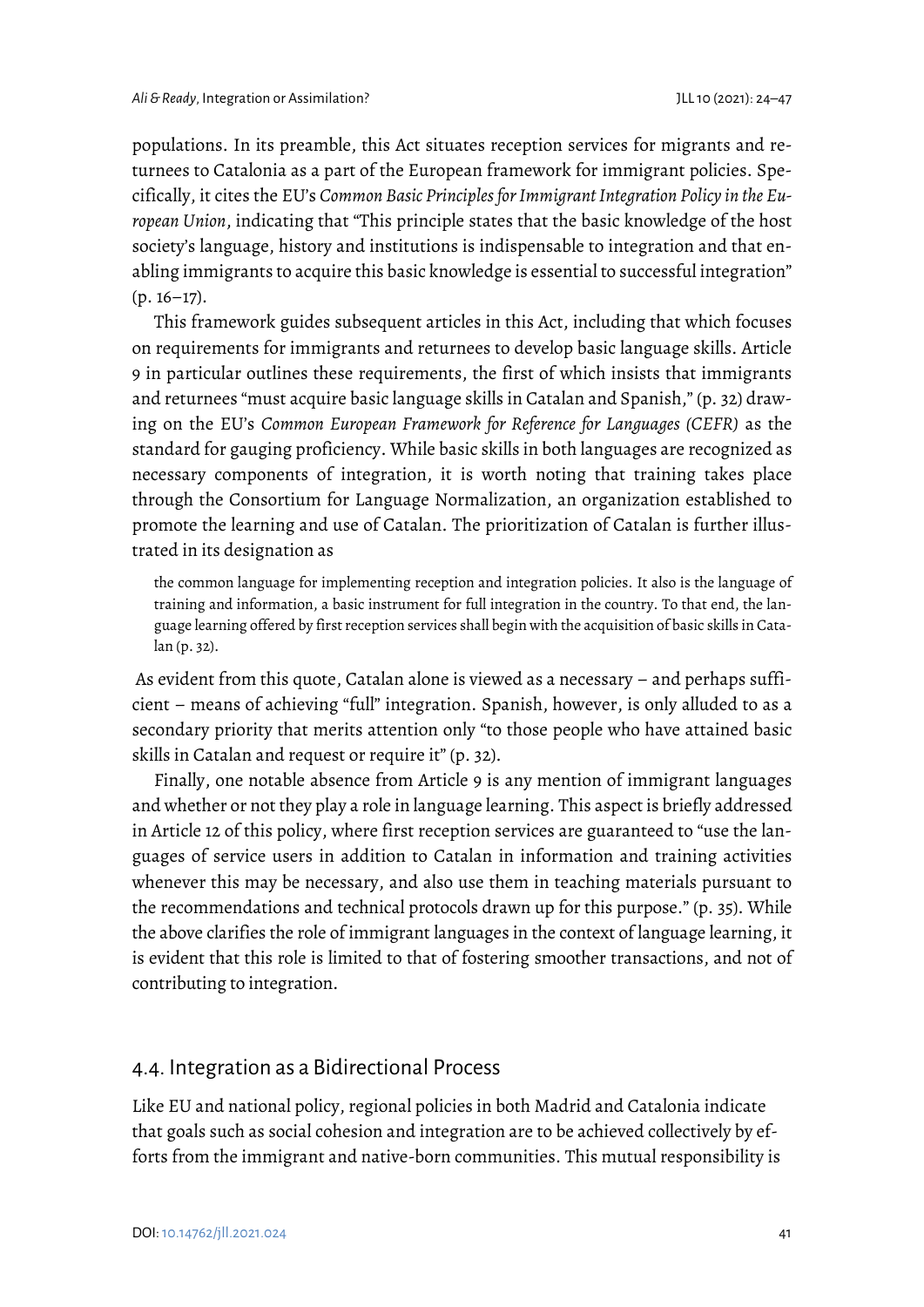frequently characterized as a process involving interaction between both communities, being described as "bidirectional." In the context of Catalonia, knowledge of Catalan once again serves as a unifying element between the two populations, as illustrated in the *Pla de ciutadania i de les migracions, 2017–2020:*

Al mateix temps cal dir que, perquè la cultura pública comuna sigui comuna de debò (i no allò que els que van arribar abans imposen als que arriben després) cal que la fem entre tots. Cal que tothom hi participi. Cal que tothom tingui prou competència en la llengua comuna per poder-ho fer. Cal que tots els espais públics siguin espais d'interacció entre catalans de tots els orígens (p. 5).

And for the common public culture to be truly common – and not what the people who came before impose on those who arrive later – we need to do it together. Everybody must get involved. Everybody must have sufficient competence in the common language to be able to do this. Every public space must be a space for interaction between Catalans of all origins.

Here, this text describes social cohesion in Catalonia as a collective responsibility, contrasting it with a one-sided situation in which one group assimilates at the imposition of the other. This shared responsibility also includes having a shared knowledge of *la llengua comuna*, which can be understood as Catalan, and the catalyst for successfully involving all members of society. Additionally, this excerpt groups both the more established community and the immigrant community as Catalans, emphasizing the presence of a *cultura pública comuna*. This collective identity is further underlined in the text by grouping native-born and immigrant members as *catalans de tots els orígens*, suggesting that anyone residing in Catalonia is already a member of the Catalan community. This is a notable contrast against discourse in Madrid's *Plan de inmigración de la comunidad de Madrid 2019–2021* (see section 4.2), where immigrants are referenced as *personas extranjeras*, regardless of their nationality, and thus positioned as outsiders. While these mutual efforts from both communities are mentioned across Catalan texts, as evident in the excerpt from *Llei 10/2010* below, describing native-born and immigrant communities alike as "Catalan" is not a consistent practice:

La responsabilitat de la integració i, per tant, de l'acollida no és únicament de les persones nouvingudes. Es tracta d'una responsabilitat mútua, tant dels que immigren a Catalunya com de les catalanes i dels catalans, i així ho expressa el primer dels Principis bàsics comuns de la política d'integració d'immigrants a la Unió Europea: "La integració és un procés bidireccional i dinàmic d'ajustament mutu de tots els immigrants i residents als estats membres (p. 4).

The responsibility for integration and therefore for reception is not only held by newcomers. It is a shared responsibility of both immigrants to Catalonia and Catalans themselves, as stated by the first of the Common Basic Principles for Immigrant Integration Policy in the European Union: "Integration is a dynamic two-way process of mutual accommodation by all immigrants and residents of member states".

Unlike the previous excerpt, the above text designates "Catalans" as members of the native-born community, distinguishing them from the immigrant community in Catalonia. Furthermore, this text draws on discourse from *Common Basic Principles for Immi-*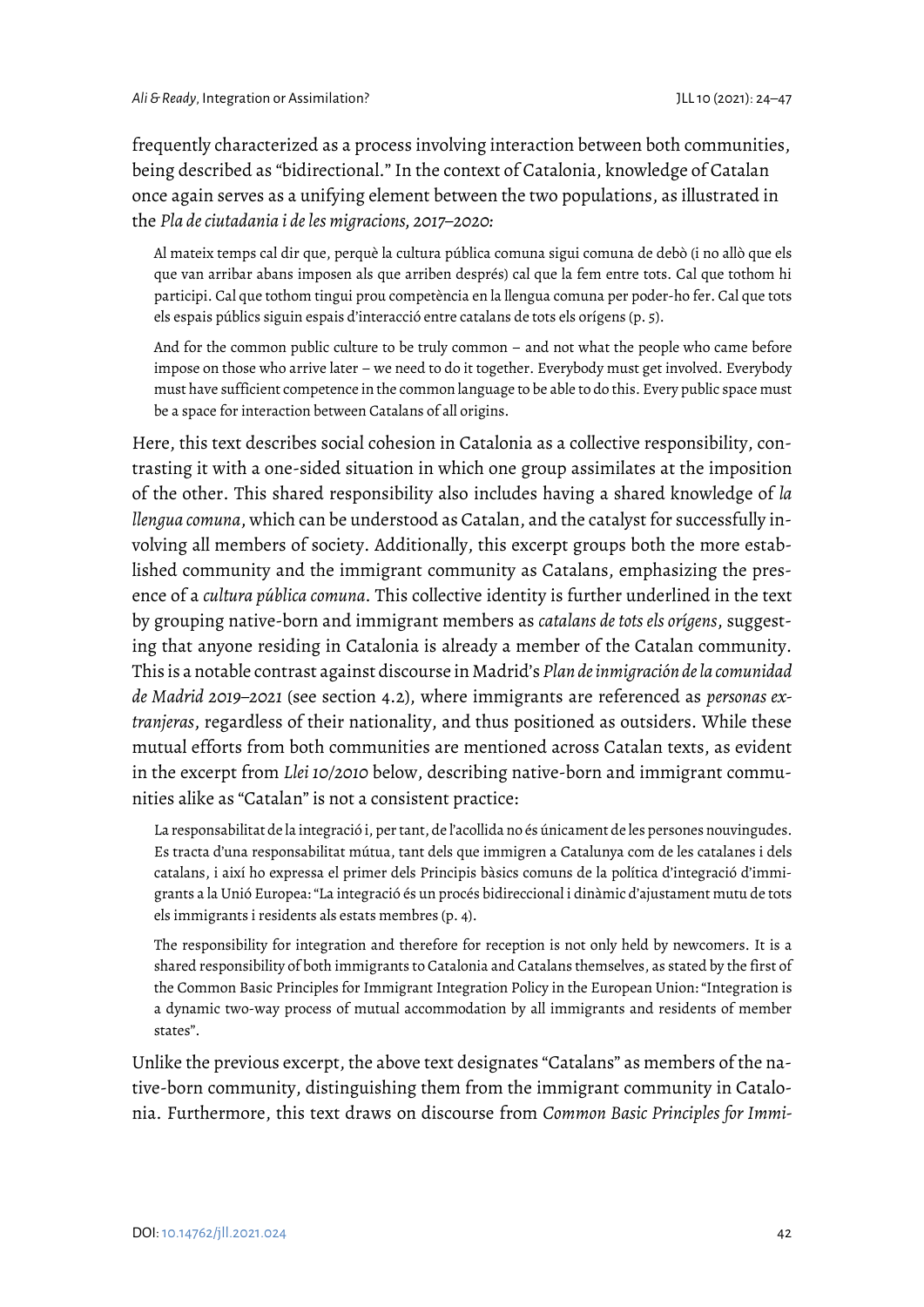*grant Integration Policy in the EU*, directly quoting and upholding the EU's conceptualization of integration as a bidirectional process of accommodation. Similarly, Madrid texts acknowledge the shared responsibility of all community members and place importance on the maintenance of heritage identity. Taken from the *Plan de inmigración de la comunidad de Madrid 2019–2021*, this excerpt emphasizes the bidirectionality of integration by shifting away from an assimilation framework:

La sociedad de acogida comparte con la persona migrante la responsabilidad de contribuir a la integración. En un país democrático y plural, la persona que llega no debe perder, contra su voluntad, su bagaje cultural, religioso o de costumbres, puesto que el objetivo de una adecuada integración no es la asimilación, sino incorporar la diversidad en el marco del respeto al ordenamiento jurídico y los derechos humanos (p. 56).

The host society shares with the migrant person the responsibility of contributing to integration. In a democratic and pluralistic country, the person who arrives must not lose, against their will, their cultural or religious background or their customs, since the objective of adequate integration is not assimilation, but to incorporate diversity into the framework of respect for the legal system and human rights.

As with the case of Catalonia's *Pla de ciutadania i de les migracions, 2017–2020,* this Madrid policy similarly points out the inadequacy of a one-sided assimilation framework. However, while the former positions assimilation as a one-sided imposition, the latter takes a subtractive approach and places responsibility on the receptive society for the potential loss of heritage identity, indicating that such loss could be against an immigrant's will. This responsibility, however, is not explicitly assigned; nor does this excerpt instruct members of the receptive society on how they may specifically contribute to assimilation or heritage culture loss, nor how they may contribute positively to immigrants' social integration.

Like the Catalan policies, the bidirectional nature of integration is not always consistently delineated in Madrid policy. For instance, the *Plan de inmigración de la comunidad de Madrid 2019–2021* addresses the distinct experiences of first- and second-generation immigrants acknowledging that individuals of the second-generation may face unique challenges for integration in a school environment that are distinct from their first-generation parents. The policy states that while their parents face cultural, linguistic, and educational differences throughout the process of becoming a part of the society, members of the second generation face challenges associated with their parents' level of integration:

Las segundas generaciones nacidas en España no se enfrentan a una parte de esas dificultades ya que ingresan en el sistema escolar desde el inicio, aunque pueden encontrar otras, relacionadas con el grado de integración de sus progenitores, una lengua materna distinta o las diferencias entre las costumbres de sus hogares y las que se encuentran en el entorno de la escuela o de sus amigos, que pueden provocar confusión con respecto a su identidad y la cultura a la que pertenecen (p. 38).

The second generations born in Spain do not face some of these difficulties since they enter the school system from the beginning, although they can encounter other issues, related to the extent to which their parents are integrated, having a different mother tongue, or having differences between the customs of their homes and those found in the school environment or among their friends, which can cause confusion with respect to their identity and the culture to which they belong.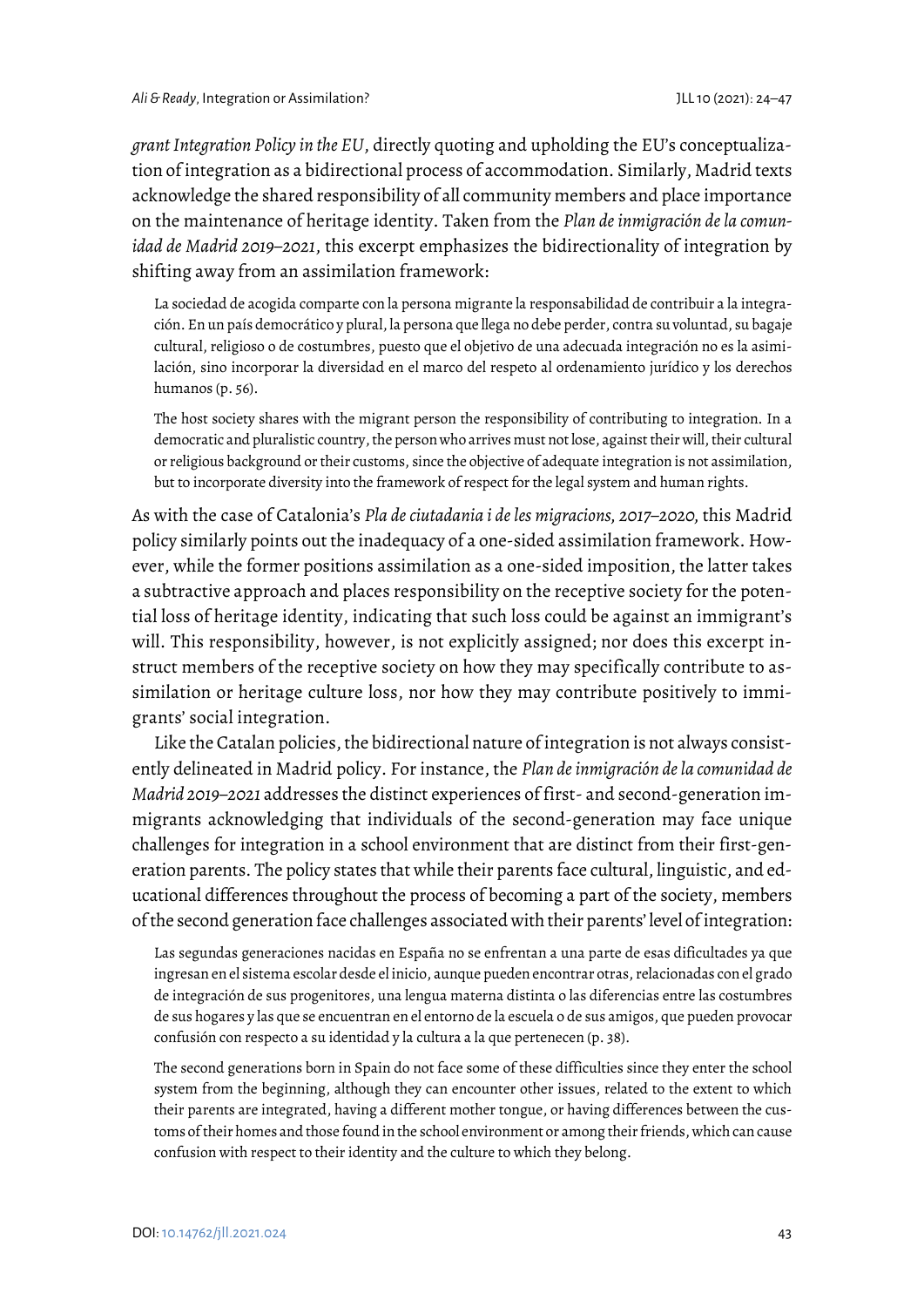This excerpt conceptualizes integration as a continual process that not only extends beyond the first-generation, but also presents new challenges for subsequent generations. However, the notion of mutual responsibility among the receptive and migrant communities is absent in this context. The burden of integration is placed specifically on first generation immigrants. This text indicates that issues faced by second-generation immigrants are a reflection of their home environment and the extent to which their parents have integrated. As such, the policy does not take into account other external factors that may be the source of these difficulties. Although the previously cited excerpt from this policy highlights the importance of maintaining heritage culture and practices, the above excerpt shifts away from a perspective of multiculturalism. Instead, the authors of the policy employ singular forms in reference to *identidad* and *cultura* to which migrants belong. The use of the singular form implies that there may be only one of each and that subsequent generations must make a choice between opposing practices. This excerpt frames language, once again, as a difficulty to be overcome rather than a resource. In this instance, first-generation immigrant parents are blamed for their children's lack of integration if they use a different language other than the dominant language. Language is framed as a problem for integration, and, a cause for confusion for subsequent generations. Framing language as a problem for integration in this way undermines the goal of multiculturalism and diversity that is put forth in other areas of the policy.

# 5. Conclusion

This study examined the ideologies which shape the national and regional integration policies of Madrid and Catalonia as it relates to immigrants' language practices. One of the central findings of this study highlights the relationship between language and integration into the host society. Specifically, learning the language of the host society is designated as a necessary component to integration. Integration, in turn, is represented as a necessary tool for contributing to society. Use of the dominant language is framed as a marker of active citizenship. However, the absence of immigrant languages as part of this formulation suggests that the linguistic practices of these groups – while valued for contributing to diversity and multiculturalism – are not viewed as significant to achieving broader goals such as social cohesion. Additionally, while discourse across EU, national, and regional policies emphasize the bidirectional nature of integration, the responsibility is ultimately placed on immigrant populations. These responsibilities often take the form of language learning requirements in Spanish and/or Catalan without allocating any space for migrant language maintenance in the process.

Moreover, while policies at every level advocate for multiculturalism, linguistic diversity is only valued insofar as it does not challenge or disrupt the process of integration.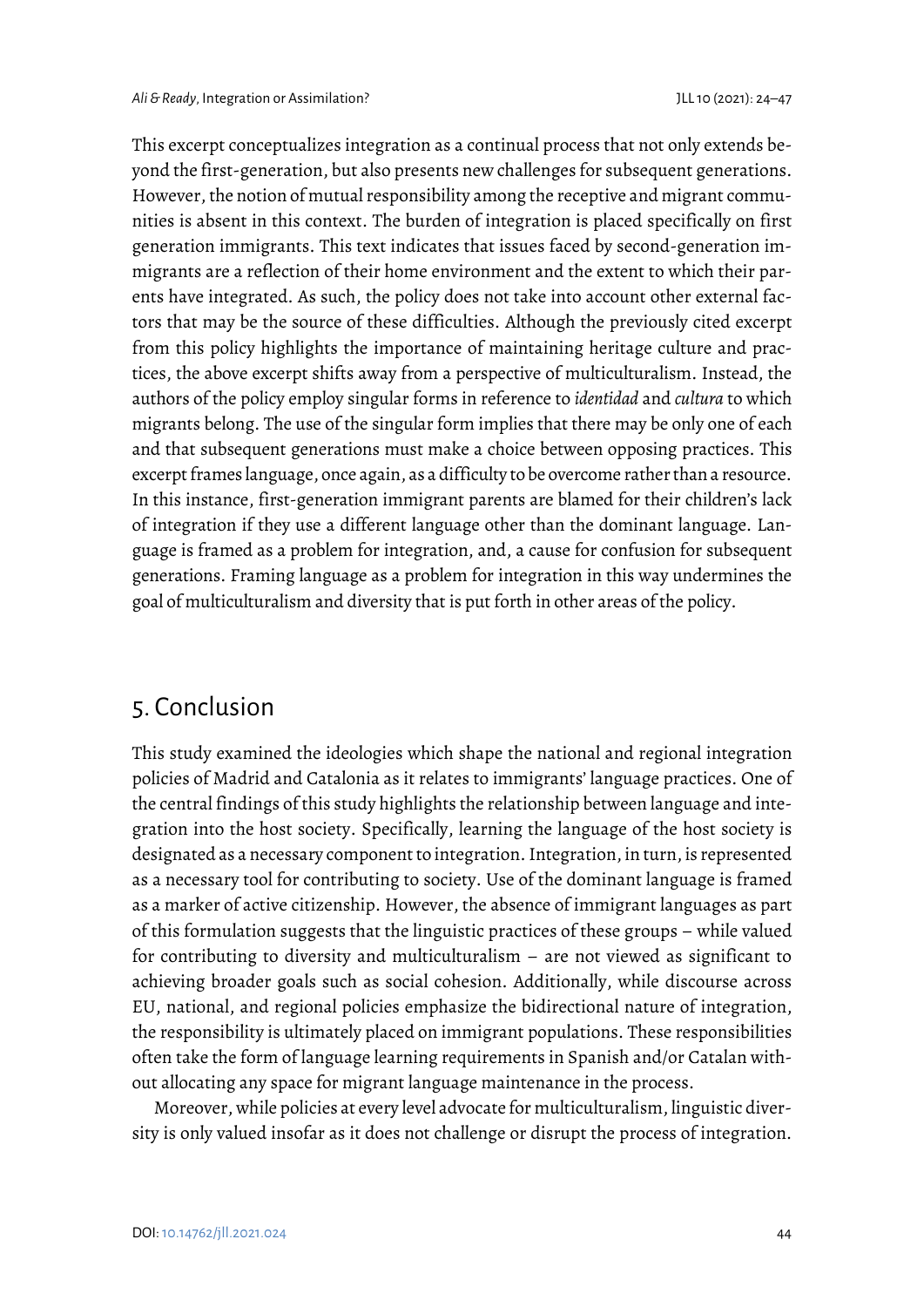By not making maintenance a priority or a possibility in integration policies, these policies construct a space where migrant languages may not belong or do not have an active role within society, effectively transforming integration discourse into that of assimilation. While language maintenance programs such as ELCO (Enseñanza de Lengua y Cultura de Origen – Education of Language and Culture of Origin) do exist, these programs are largely absent throughout the policies. Consequently, the goal of bidirectional integration and multiculturalism are undermined and contradicted. At the regional level, the discourses regarding integration reflect somewhat distinctive ideologies. Madrid policies frame language as a problem such that it places assimilation as its central aim. The language of the Madrid regional policies attribute identity and cultural confusion to immigrant languages. While Catalonia policies similarly emphasize a connection between language learning and integration, migrant policies in this region are rooted in linguistic ideologies that center around the construction of a collective identity for the autonomous community as a whole that is clearly marked by Catalan use. In this case, successful integration in this context implies actively contributing to the linguistic normalization of Catalan.

Ultimately, this study highlights how policies discursively construct a relationship between language and integration for immigrant populations, often in ways that invalidate or erase the linguistic practices of immigrant communities. While the scope of this study centered on Madrid and Catalonia, a study of policies in Spain's other autonomous communities, which recognize other regional languages in addition to Spanish, is warranted. Finally, it is critical to also examine how integration policies are put into practice, and whether the ideologies that stem from these policies are reflected in the community at large.

# References

- Alarcón, Amado & Garzón, Luis (2013). Children of immigrants and social mobility in officially bilingual societies. *Spanish in Context*, 10(1), 92–113. DOI[: 10.1075/sic.10.1.04ala.](https://doi.org/10.1075/sic.10.1.04ala)
- Ali, Farah (2019). *Language Attitudes among Muslim Women in Barcelona*. Ph.D. Thesis. Albany: University at Albany, SUNY.
- Ball, Stephen J. (1993). What is policy? Texts, trajectories, and toolboxes. *Discourse: Studies in the Cultural Politics of Education*, 13(2), 10–17. DOI[: 10.1080/0159630930130203.](https://doi.org/10.1080/0159630930130203)
- Blommaert, Jan (2010*). The Sociolinguistics of Globalization.* Cambridge: Cambridge University Press.
- Bonet, Ester (2014). *30 Years of Language Policy.* Generalitat de Catalunya, Departament de Cultura.
- Bruzos, Alberto, Erdocia, Iker, & Khan, Kamran (2018). The path to naturalization in Spain: Old ideologies, new language testing regimes and the problem of test use. *Language Policy*, 17, 419–441.
- Climent-Ferrando, Vicent (2015). The Language debates on immigrant integration in France. Immigrant Integration or Immigrant Control? *Revista de Llengua i Dret*, 63, 144–164.
- Cortès-Colomé, Montserrat, Barrieras, Mónica & Comellas, Pere (2016). Changes in immigrant individuals' language attitudes through contact with Catalan: the mirror effect*. Language Awareness*, 25(4), 272–289.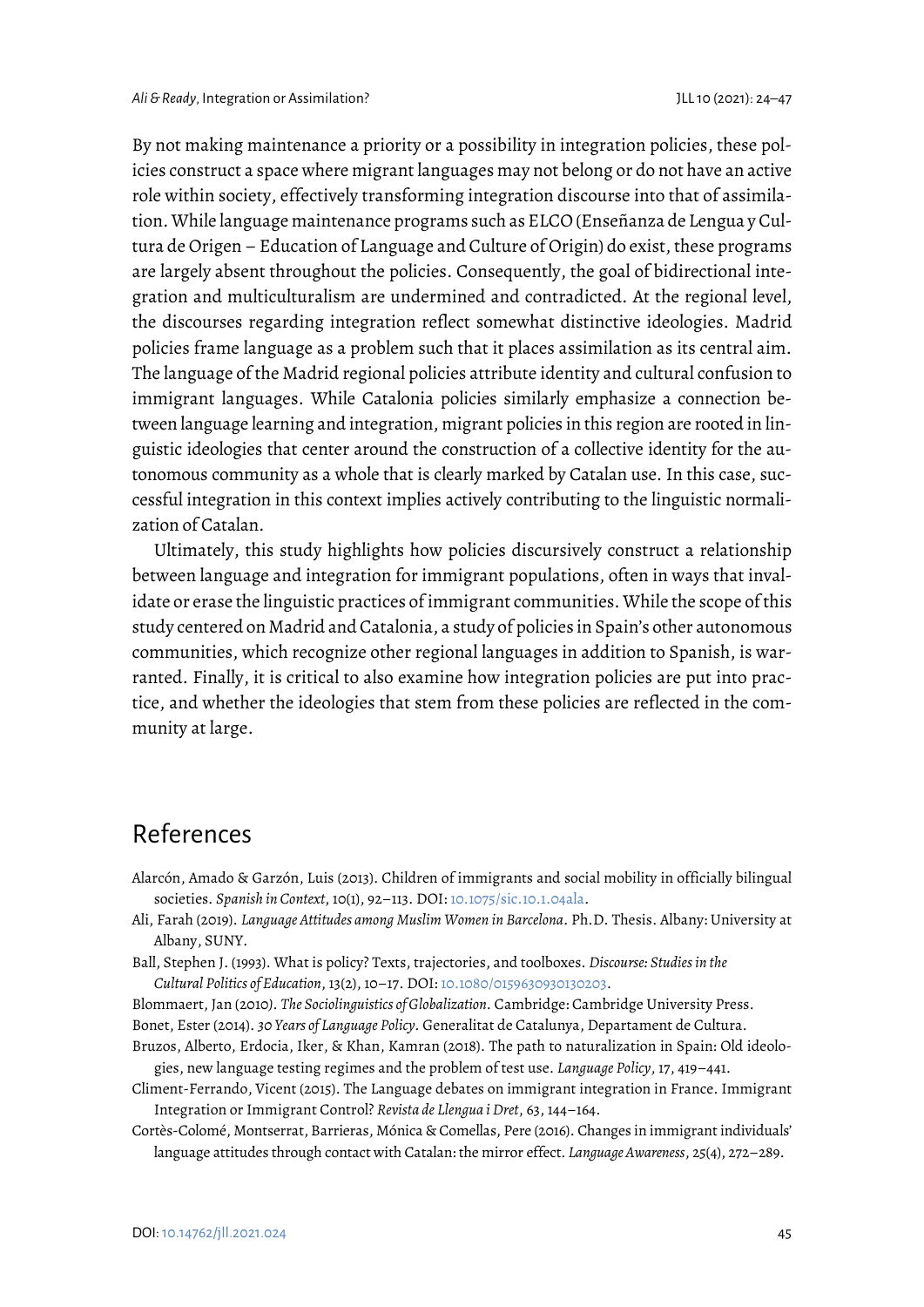- Escobar Alméciga, Wilder (2013). Identity-Forming Discourses: A Critical Discourse Analysis on Policy Making Processes Concerning English Language Teaching in Colombia*. Issues in Teachers' Professional Development,* 45–60.
- Fairclough, Norman (1989). *Language and Power*. London: Longman.
- Fairclough, Norman (1992). Intertextuality in critical discourse analysis. *Linguistics and Education*, 4,  $269 - 293.$
- Fairclough, Norman (2003). *Analysing Discourse: Textual analysis for social research.* London & New York: Routledge.
- Flubacher, Mi-Cha (2016). On Promoting and Demanding Integration: A Discursive Case Study of Immigrant Language Policy in Basel. In Barakos & Unger (Eds.), *Discursive Approaches to Language Policy* (pp. 467–509). DOI[: 10.1057/978–1-137-53134-6\\_10.](https://doi.org/10.1057/978%E2%80%931-137-53134-6_10)
- García, Ofelia (2017). Problematizing linguistic integration of migrants: the role of translanguaging and language teachers. In Beacco, Krumm, Little & Thalgott (Eds.), *The Linguistic Integration of Adult Migrants/ L'Intégration linguistique des migrants adultes*(pp. 11–26). Berlin et al.: De Gruyter.
- García Medina, Raúl (2018). Análisis de las aulas de acogida lingüística: carácter inclusivo, flexibilidad e integración en la organización del centro. *Tendencias Pedagógicas*, 32, 91–105. DOI: [10.15366/tp2018.32.007.](https://doi.org/10.15366/tp2018.32.007)
- Generalitat de Catalunya (2017). *Language Policy Report. Catalan Ministry of Culture.* [llengua.gen](https://llengua.gencat.cat/web/.content/documents/informepl/arxius/IPL2017_en.pdf)[cat.cat/web/.content/documents/informepl/arxius/IPL2017\\_en.pdf.](https://llengua.gencat.cat/web/.content/documents/informepl/arxius/IPL2017_en.pdf) (accessed 15 Jan 2020).
- Generalitat de Catalunya (2019). *Extranjeros con tarjeta de residencia por país de nacionalidad.* [ides](https://www.idescat.cat/pub/?id=aec&n=272&lang=es%20)[cat.cat/pub/?id=aec&n=272&lang=es](https://www.idescat.cat/pub/?id=aec&n=272&lang=es%20) (accessed 6 July 2020).
- Gore, Sarah (2002). The Catalan language and immigrants from outside the European Union. *International Journal of Iberian Studies*, 15(2), 91–102.
- Huguet, Àngel & Janés, Judit (2008). Mother tongue as a determining variable in language attitudes. The case of immigrant Latin American students in Spain*. International Journal of Bilingual Education and Bilingualism*, 8(4), 247–260.
- Observatorio de Inmigración-Centro de estudios y datos (2019). *Encuesta regional de inmigración de la Comunidad de Madrid*. [ine.es/prensa/cp\\_e2019\\_p.pdf](https://www.ine.es/prensa/cp_e2019_p.pdf) (accessed 6 July 2020).
- Instituto Nacional de Estadística (2019). *Cifras de Población a 1 de enero de 2019. Estadística de Migraciones. Año 2018. Datos Provisionales.* [ine.es/prensa/cp\\_e2019\\_p.pdf](https://www.ine.es/prensa/cp_e2019_p.pdf) (accessed 6 July 2020).
- Kristeva, Julia (1986). Word, dialogue, and novel. In T. Moi (Ed.), *The Kristeva reader* (pp. 34–61). Oxford: Basil Blackwell.
- Marshall, Steve (2007). New Latino Diaspora and New Zones of Language Contact: A Social Constructionist Analysis of Spanish Speaking Latin Americans in Catalonia. In Holmquist, Lorenzino & Sayahi (Eds.), *Selected Proceedings of the Third Workshop on Spanish Sociolinguistics* (pp. 150–161). Somerville, MA: Cascadilla Proceedings Project.
- Mijares Molina, Laura (2006). *Aprendiendo a ser marroquíes. Inmigración, diversidad lingüística y escuela.* Madrid: Ediciones de Oriente y del Mediterráneo.
- Newman, Michael & Trenchs-Parera, Mireira (2015). Language Policies, Ideologies and Attitudes in Catalonia. Part 1: Reversing Language Shift in the Twentieth Century. *Language and Linguistic Compass*, 9(7), 285–94.
- NVivo qualitative data analysis software (2018). QSR International Pty Ltd. Version 12.
- Olmos Alcaraz, Antonia (2012). Cuando migrar se convierte en estigma: un estudio sobre construcción de alteridad hacia la población inmigrante extranjera en la escuela. Imagonautas*. Revista Interdisciplinaria Sobre Imaginarios Sociales*, 1(2), 62–85.
- Olmos Alcaraz, Antonia (2016). Cultural and linguistic diversity and interculturalism in Andalusian school: an analysis of education policies. *RELIEVE*, 22(2), art. 7. DOI[: 10.7203/relieve.22.2.6832.](https://doi.org/10.7203/relieve.22.2.6832)